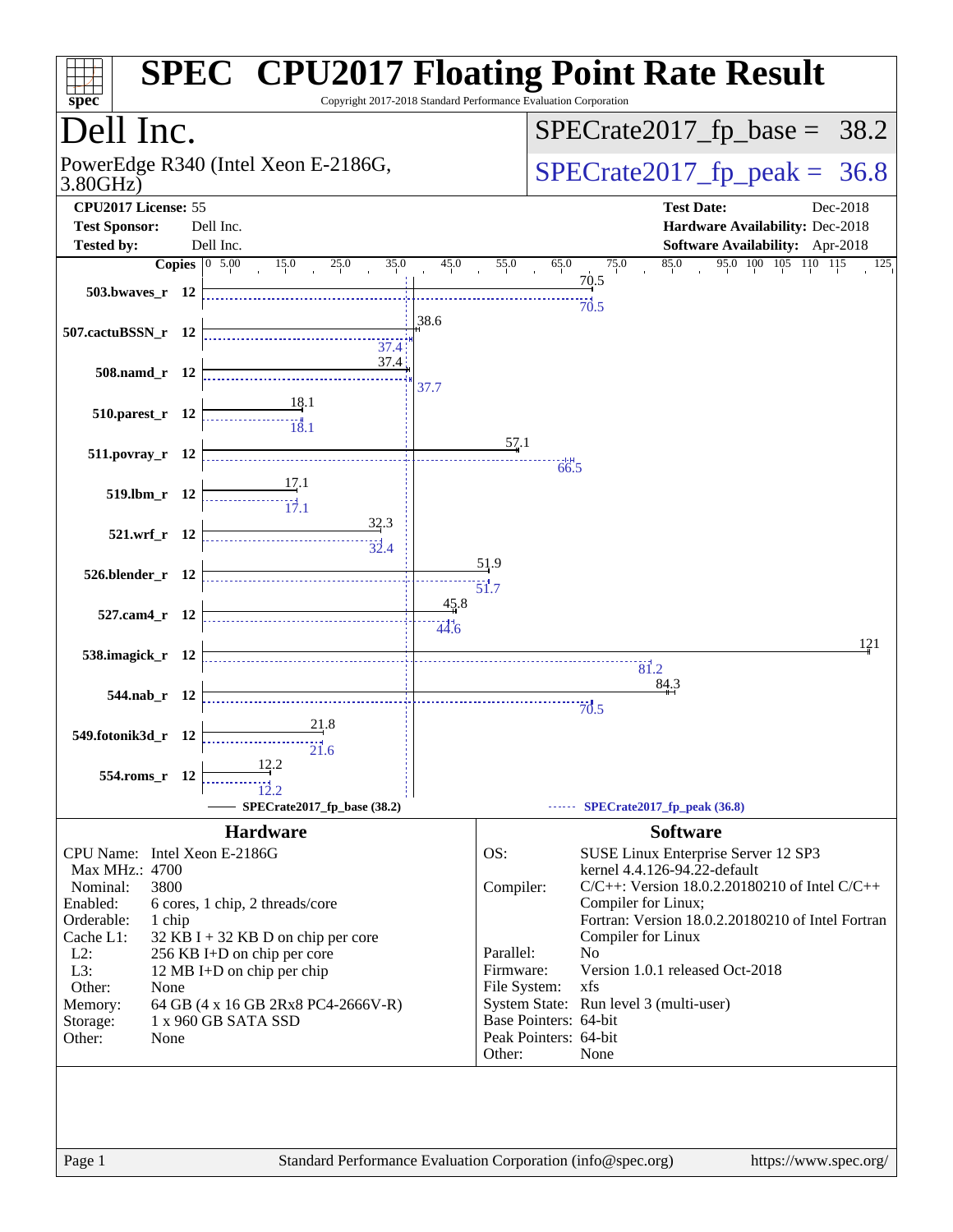

Copyright 2017-2018 Standard Performance Evaluation Corporation

### Dell Inc.

3.80GHz) PowerEdge R340 (Intel Xeon E-2186G,  $\vert$  [SPECrate2017\\_fp\\_peak =](http://www.spec.org/auto/cpu2017/Docs/result-fields.html#SPECrate2017fppeak) 36.8

## $SPECrate2017_fp\_base = 38.2$

**[CPU2017 License:](http://www.spec.org/auto/cpu2017/Docs/result-fields.html#CPU2017License)** 55 **[Test Date:](http://www.spec.org/auto/cpu2017/Docs/result-fields.html#TestDate)** Dec-2018 **[Test Sponsor:](http://www.spec.org/auto/cpu2017/Docs/result-fields.html#TestSponsor)** Dell Inc. **[Hardware Availability:](http://www.spec.org/auto/cpu2017/Docs/result-fields.html#HardwareAvailability)** Dec-2018 **[Tested by:](http://www.spec.org/auto/cpu2017/Docs/result-fields.html#Testedby)** Dell Inc. **[Software Availability:](http://www.spec.org/auto/cpu2017/Docs/result-fields.html#SoftwareAvailability)** Apr-2018

#### **[Results Table](http://www.spec.org/auto/cpu2017/Docs/result-fields.html#ResultsTable)**

|                                  | <b>Base</b>   |                |       |                |       | <b>Peak</b>    |       |               |                |              |                |              |                |              |
|----------------------------------|---------------|----------------|-------|----------------|-------|----------------|-------|---------------|----------------|--------------|----------------|--------------|----------------|--------------|
| <b>Benchmark</b>                 | <b>Copies</b> | <b>Seconds</b> | Ratio | <b>Seconds</b> | Ratio | <b>Seconds</b> | Ratio | <b>Copies</b> | <b>Seconds</b> | <b>Ratio</b> | <b>Seconds</b> | <b>Ratio</b> | <b>Seconds</b> | <b>Ratio</b> |
| 503.bwayes r                     | 12            | 1706           | 70.5  | 1706           | 70.6  | 1707           | 70.5  | 12            | 1706           | 70.5         | 1707           | 70.5         | 1706           | 70.5         |
| 507.cactuBSSN r                  | 12            | 398            | 38.2  | 387            | 39.2  | 394            | 38.6  | 12            | 400            | 37.9         | 406            | 37.4         | 406            | 37.4         |
| $508$ .namd $r$                  | 12            | 305            | 37.4  | 305            | 37.4  | 308            | 37.1  | 12            | 305            | 37.4         | 302            | 37.8         | 303            | 37.7         |
| 510.parest_r                     | 12            | 1736           | 18.1  | 1747           | 18.0  | 1732           | 18.1  | 12            | 1739           | 18.1         | 1739           | 18.1         | 1758           | 17.9         |
| 511.povray_r                     | 12            | 494            | 56.7  | 491            | 57.1  | 489            | 57.3  | 12            | 417            | 67.2         | 427            | 65.7         | 421            | 66.5         |
| 519.lbm r                        | 12            | 742            | 17.1  | 742            | 17.0  | 742            | 17.1  | 12            | 741            | <b>17.1</b>  | 741            | 17.1         | 741            | 17.1         |
| $521$ .wrf r                     | 12            | 832            | 32.3  | 833            | 32.3  | 833            | 32.3  | 12            | 829            | 32.4         | 830            | 32.4         | 830            | 32.4         |
| 526.blender r                    | 12            | 353            | 51.8  | 352            | 51.9  | 352            | 51.9  | 12            | 353            | 51.7         | 354            | 51.7         | 352            | 51.9         |
| $527.cam4_r$                     | 12            | 459            | 45.8  | 463            | 45.3  | 457            | 45.9  | 12            | 471            | 44.6         | 462            | 45.4         | 473            | 44.4         |
| 538.imagick_r                    | 12            | 247            | 121   | 248            | 120   | 247            | 121   | 12            | 368            | 81.1         | 368            | 81.2         | 368            | 81.2         |
| 544.nab r                        | 12            | 236            | 85.4  | 240            | 84.3  | 240            | 84.1  | 12            | 286            | 70.7         | 287            | 70.4         | 287            | 70.5         |
| 549.fotonik3d_r                  | 12            | 2145           | 21.8  | 2146           | 21.8  | 2146           | 21.8  | 12            | 2162           | 21.6         | 2164           | 21.6         | 2162           | 21.6         |
| $554$ .roms_r                    | 12            | 1557           | 12.2  | 1550           | 12.3  | 1562           | 12.2  | 12            | 1565           | 12.2         | 1563           | 12.2         | 1562           | 12.2         |
| $SPECrate2017$ fp base =<br>38.2 |               |                |       |                |       |                |       |               |                |              |                |              |                |              |

**[SPECrate2017\\_fp\\_peak =](http://www.spec.org/auto/cpu2017/Docs/result-fields.html#SPECrate2017fppeak) 36.8**

Results appear in the [order in which they were run.](http://www.spec.org/auto/cpu2017/Docs/result-fields.html#RunOrder) Bold underlined text [indicates a median measurement.](http://www.spec.org/auto/cpu2017/Docs/result-fields.html#Median)

#### **[Submit Notes](http://www.spec.org/auto/cpu2017/Docs/result-fields.html#SubmitNotes)**

 The numactl mechanism was used to bind copies to processors. The config file option 'submit' was used to generate numactl commands to bind each copy to a specific processor. For details, please see the config file.

#### **[Operating System Notes](http://www.spec.org/auto/cpu2017/Docs/result-fields.html#OperatingSystemNotes)**

Stack size set to unlimited using "ulimit -s unlimited"

#### **[General Notes](http://www.spec.org/auto/cpu2017/Docs/result-fields.html#GeneralNotes)**

Environment variables set by runcpu before the start of the run:

LD\_LIBRARY\_PATH = "/home/cpu2017/lib/ia32:/home/cpu2017/lib/intel64"

Binaries compiled on a system with 1x Intel Core i7-4790 CPU + 32GB RAM

memory using Redhat Enterprise Linux 7.4

 Yes: The test sponsor attests, as of date of publication, that CVE-2017-5754 (Meltdown) is mitigated in the system as tested and documented.

 Yes: The test sponsor attests, as of date of publication, that CVE-2017-5753 (Spectre variant 1) is mitigated in the system as tested and documented.

 Yes: The test sponsor attests, as of date of publication, that CVE-2017-5715 (Spectre variant 2) is mitigated in the system as tested and documented.

Transparent Huge Pages enabled by default

Prior to runcpu invocation

**(Continued on next page)**

| Page 2 | Standard Performance Evaluation Corporation (info@spec.org) | https://www.spec.org/ |
|--------|-------------------------------------------------------------|-----------------------|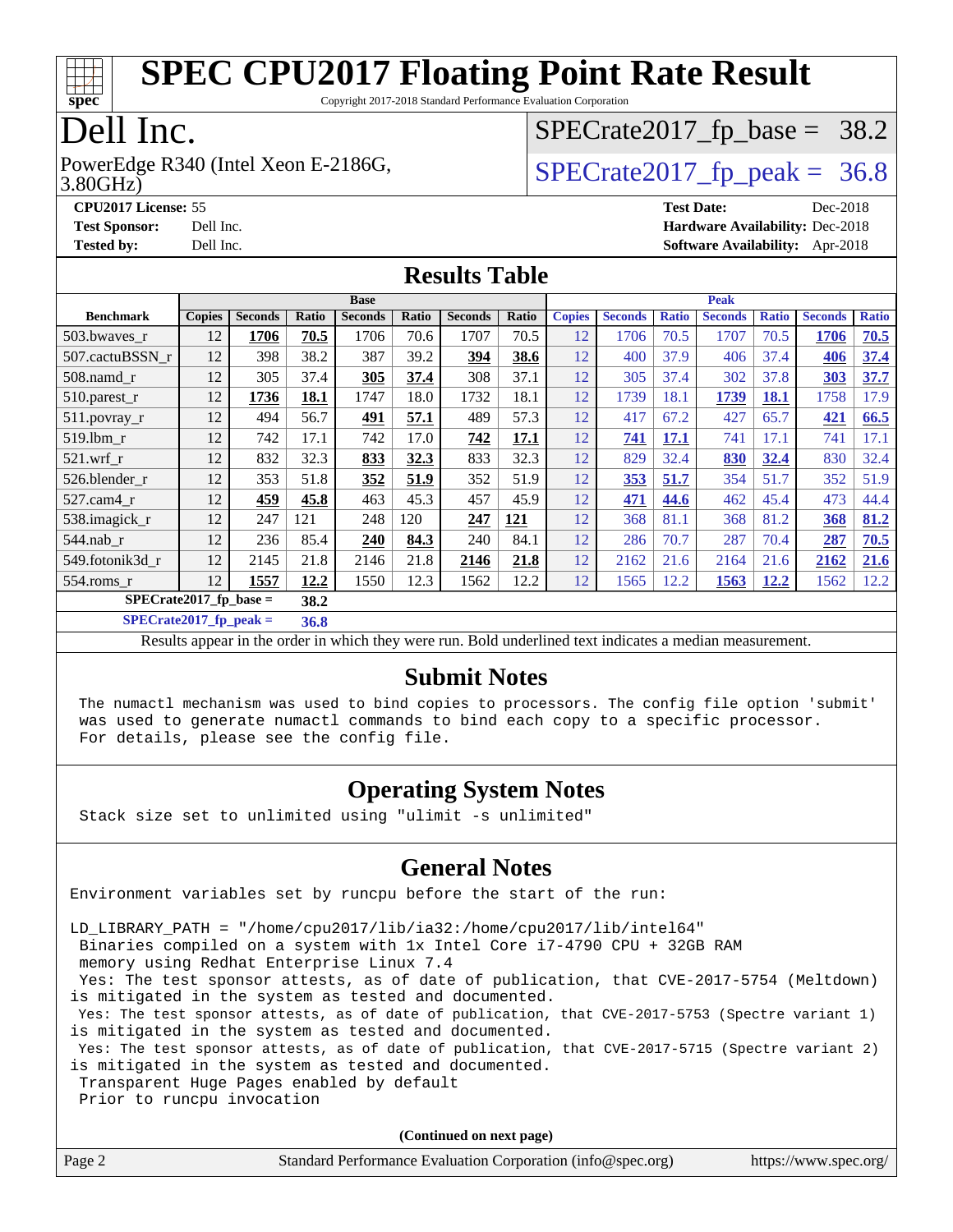

Copyright 2017-2018 Standard Performance Evaluation Corporation

### Dell Inc.

3.80GHz) PowerEdge R340 (Intel Xeon E-2186G,  $\vert$  [SPECrate2017\\_fp\\_peak =](http://www.spec.org/auto/cpu2017/Docs/result-fields.html#SPECrate2017fppeak) 36.8

 $SPECTate2017_fp\_base = 38.2$ 

**[CPU2017 License:](http://www.spec.org/auto/cpu2017/Docs/result-fields.html#CPU2017License)** 55 **[Test Date:](http://www.spec.org/auto/cpu2017/Docs/result-fields.html#TestDate)** Dec-2018 **[Test Sponsor:](http://www.spec.org/auto/cpu2017/Docs/result-fields.html#TestSponsor)** Dell Inc. **[Hardware Availability:](http://www.spec.org/auto/cpu2017/Docs/result-fields.html#HardwareAvailability)** Dec-2018 **[Tested by:](http://www.spec.org/auto/cpu2017/Docs/result-fields.html#Testedby)** Dell Inc. **[Software Availability:](http://www.spec.org/auto/cpu2017/Docs/result-fields.html#SoftwareAvailability)** Apr-2018

#### **[General Notes \(Continued\)](http://www.spec.org/auto/cpu2017/Docs/result-fields.html#GeneralNotes)**

 Filesystem page cache synced and cleared with: sync; echo 3> /proc/sys/vm/drop\_caches runcpu command invoked through numactl i.e.: numactl --interleave=all runcpu <etc>

#### **[Platform Notes](http://www.spec.org/auto/cpu2017/Docs/result-fields.html#PlatformNotes)**

Page 3 Standard Performance Evaluation Corporation [\(info@spec.org\)](mailto:info@spec.org) <https://www.spec.org/> BIOS settings: Virtualization Technology disabled System Profile set to Custom CPU Performance set to Maximum Performance C States set to Autonomous C1E disabled Uncore Frequency set to Dynamic Energy Efficiency Policy set to Performance Memory Patrol Scrub disabled Logical Processor enabled CPU Interconnect Bus Link Power Management disabled PCI ASPM L1 Link Power Management disabled Sysinfo program /home/cpu2017/bin/sysinfo Rev: r5974 of 2018-05-19 9bcde8f2999c33d61f64985e45859ea9 running on linux-bx7m Tue Dec 4 16:18:30 2018 SUT (System Under Test) info as seen by some common utilities. For more information on this section, see <https://www.spec.org/cpu2017/Docs/config.html#sysinfo> From /proc/cpuinfo model name : Intel(R) Xeon(R) E-2186G CPU @ 3.80GHz 1 "physical id"s (chips) 12 "processors" cores, siblings (Caution: counting these is hw and system dependent. The following excerpts from /proc/cpuinfo might not be reliable. Use with caution.) cpu cores : 6 siblings : 12 physical 0: cores 0 1 2 3 4 5 From lscpu: Architecture: x86\_64 CPU op-mode(s): 32-bit, 64-bit Byte Order: Little Endian  $CPU(s):$  12 On-line CPU(s) list: 0-11 Thread(s) per core: 2 Core(s) per socket: 6 Socket(s): 1 **(Continued on next page)**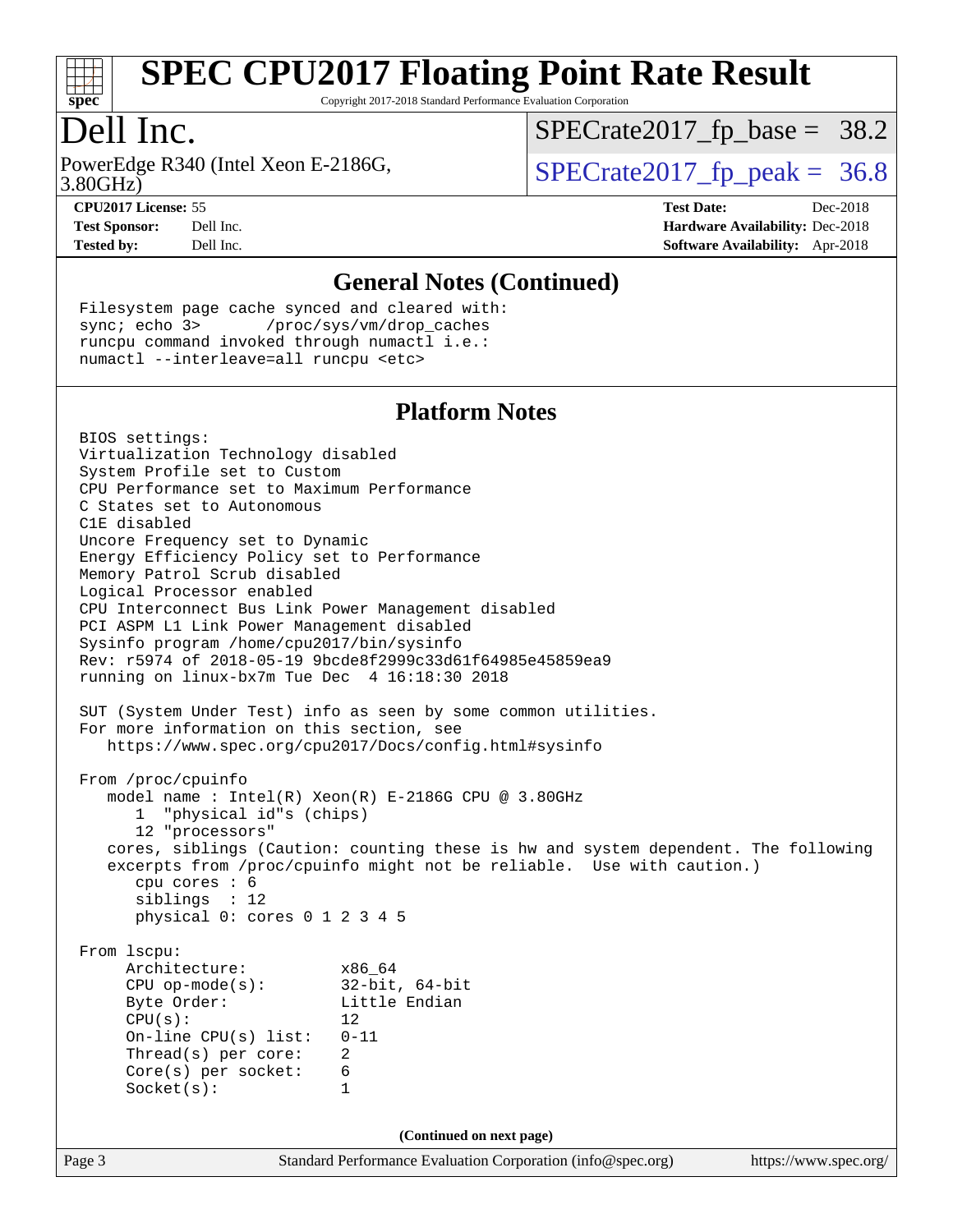

Copyright 2017-2018 Standard Performance Evaluation Corporation

### Dell Inc.

3.80GHz) PowerEdge R340 (Intel Xeon E-2186G,  $\text{SPECrate2017\_fp\_peak} = 36.8$ 

 $SPECrate2017_fp\_base = 38.2$ 

**[CPU2017 License:](http://www.spec.org/auto/cpu2017/Docs/result-fields.html#CPU2017License)** 55 **[Test Date:](http://www.spec.org/auto/cpu2017/Docs/result-fields.html#TestDate)** Dec-2018

**[Test Sponsor:](http://www.spec.org/auto/cpu2017/Docs/result-fields.html#TestSponsor)** Dell Inc. **[Hardware Availability:](http://www.spec.org/auto/cpu2017/Docs/result-fields.html#HardwareAvailability)** Dec-2018 **[Tested by:](http://www.spec.org/auto/cpu2017/Docs/result-fields.html#Testedby)** Dell Inc. **[Software Availability:](http://www.spec.org/auto/cpu2017/Docs/result-fields.html#SoftwareAvailability)** Apr-2018

#### **[Platform Notes \(Continued\)](http://www.spec.org/auto/cpu2017/Docs/result-fields.html#PlatformNotes)**

| NUMA $node(s):$                                                                                                                                                            | 1                                                                                                                                                                                                                                                                                                                                                                                                                                                                                                                                                                                                                                                                                                                                                               |  |  |  |
|----------------------------------------------------------------------------------------------------------------------------------------------------------------------------|-----------------------------------------------------------------------------------------------------------------------------------------------------------------------------------------------------------------------------------------------------------------------------------------------------------------------------------------------------------------------------------------------------------------------------------------------------------------------------------------------------------------------------------------------------------------------------------------------------------------------------------------------------------------------------------------------------------------------------------------------------------------|--|--|--|
| Vendor ID:                                                                                                                                                                 | GenuineIntel                                                                                                                                                                                                                                                                                                                                                                                                                                                                                                                                                                                                                                                                                                                                                    |  |  |  |
| CPU family:                                                                                                                                                                | 6                                                                                                                                                                                                                                                                                                                                                                                                                                                                                                                                                                                                                                                                                                                                                               |  |  |  |
| Model:                                                                                                                                                                     | 158                                                                                                                                                                                                                                                                                                                                                                                                                                                                                                                                                                                                                                                                                                                                                             |  |  |  |
| Model name:                                                                                                                                                                | $Intel(R) Xeon(R) E-2186G CPU @ 3.80GHz$                                                                                                                                                                                                                                                                                                                                                                                                                                                                                                                                                                                                                                                                                                                        |  |  |  |
| Stepping:                                                                                                                                                                  | 10                                                                                                                                                                                                                                                                                                                                                                                                                                                                                                                                                                                                                                                                                                                                                              |  |  |  |
| CPU MHz:                                                                                                                                                                   | 4078.548                                                                                                                                                                                                                                                                                                                                                                                                                                                                                                                                                                                                                                                                                                                                                        |  |  |  |
| $CPU$ $max$ $MHz$ :                                                                                                                                                        | 4700.0000                                                                                                                                                                                                                                                                                                                                                                                                                                                                                                                                                                                                                                                                                                                                                       |  |  |  |
| CPU min MHz:                                                                                                                                                               | 800.0000                                                                                                                                                                                                                                                                                                                                                                                                                                                                                                                                                                                                                                                                                                                                                        |  |  |  |
| BogoMIPS:                                                                                                                                                                  | 7583.97                                                                                                                                                                                                                                                                                                                                                                                                                                                                                                                                                                                                                                                                                                                                                         |  |  |  |
| Virtualization:                                                                                                                                                            | $VT - x$                                                                                                                                                                                                                                                                                                                                                                                                                                                                                                                                                                                                                                                                                                                                                        |  |  |  |
| L1d cache:                                                                                                                                                                 | 32K                                                                                                                                                                                                                                                                                                                                                                                                                                                                                                                                                                                                                                                                                                                                                             |  |  |  |
| Lli cache:                                                                                                                                                                 | 32K                                                                                                                                                                                                                                                                                                                                                                                                                                                                                                                                                                                                                                                                                                                                                             |  |  |  |
| $L2$ cache:                                                                                                                                                                | 256K                                                                                                                                                                                                                                                                                                                                                                                                                                                                                                                                                                                                                                                                                                                                                            |  |  |  |
| L3 cache:                                                                                                                                                                  | 12288K                                                                                                                                                                                                                                                                                                                                                                                                                                                                                                                                                                                                                                                                                                                                                          |  |  |  |
| NUMA node0 CPU(s):                                                                                                                                                         | $0 - 11$                                                                                                                                                                                                                                                                                                                                                                                                                                                                                                                                                                                                                                                                                                                                                        |  |  |  |
| Flags:                                                                                                                                                                     | fpu vme de pse tsc msr pae mce cx8 apic sep mtrr pge mca cmov<br>pat pse36 clflush dts acpi mmx fxsr sse sse2 ss ht tm pbe syscall nx pdpe1gb rdtscp<br>lm constant_tsc art arch_perfmon pebs bts rep_good nopl xtopology nonstop_tsc<br>aperfmperf eagerfpu pni pclmulqdq dtes64 monitor ds_cpl vmx smx est tm2 ssse3 sdbg<br>fma cx16 xtpr pdcm pcid sse4_1 sse4_2 x2apic movbe popcnt tsc_deadline_timer aes<br>xsave avx f16c rdrand lahf_lm abm 3dnowprefetch ida arat epb invpcid_single pln pts<br>dtherm hwp hwp_act_window hwp_epp intel_pt rsb_ctxsw spec_ctrl stibp retpoline<br>kaiser tpr_shadow vnmi flexpriority ept vpid fsgsbase tsc_adjust bmil hle avx2 smep<br>bmi2 erms invpcid rtm mpx rdseed adx smap clflushopt xsaveopt xsavec xgetbvl |  |  |  |
| /proc/cpuinfo cache data<br>cache size : 12288 KB                                                                                                                          |                                                                                                                                                                                                                                                                                                                                                                                                                                                                                                                                                                                                                                                                                                                                                                 |  |  |  |
| physical chip.<br>available: 1 nodes (0)<br>node 0 cpus: 0 1 2 3 4 5 6 7 8 9 10 11<br>node 0 size: 64276 MB<br>node 0 free: 63799 MB<br>node distances:<br>node 0<br>0: 10 | From numactl --hardware WARNING: a numactl 'node' might or might not correspond to a                                                                                                                                                                                                                                                                                                                                                                                                                                                                                                                                                                                                                                                                            |  |  |  |
| From /proc/meminfo<br>MemTotal:<br>65818632 kB<br>HugePages_Total:<br>$\mathbf 0$<br>Hugepagesize:<br>2048 kB                                                              |                                                                                                                                                                                                                                                                                                                                                                                                                                                                                                                                                                                                                                                                                                                                                                 |  |  |  |
| /usr/bin/lsb_release -d<br>SUSE Linux Enterprise Server 12 SP3                                                                                                             |                                                                                                                                                                                                                                                                                                                                                                                                                                                                                                                                                                                                                                                                                                                                                                 |  |  |  |
| (Continued on next page)                                                                                                                                                   |                                                                                                                                                                                                                                                                                                                                                                                                                                                                                                                                                                                                                                                                                                                                                                 |  |  |  |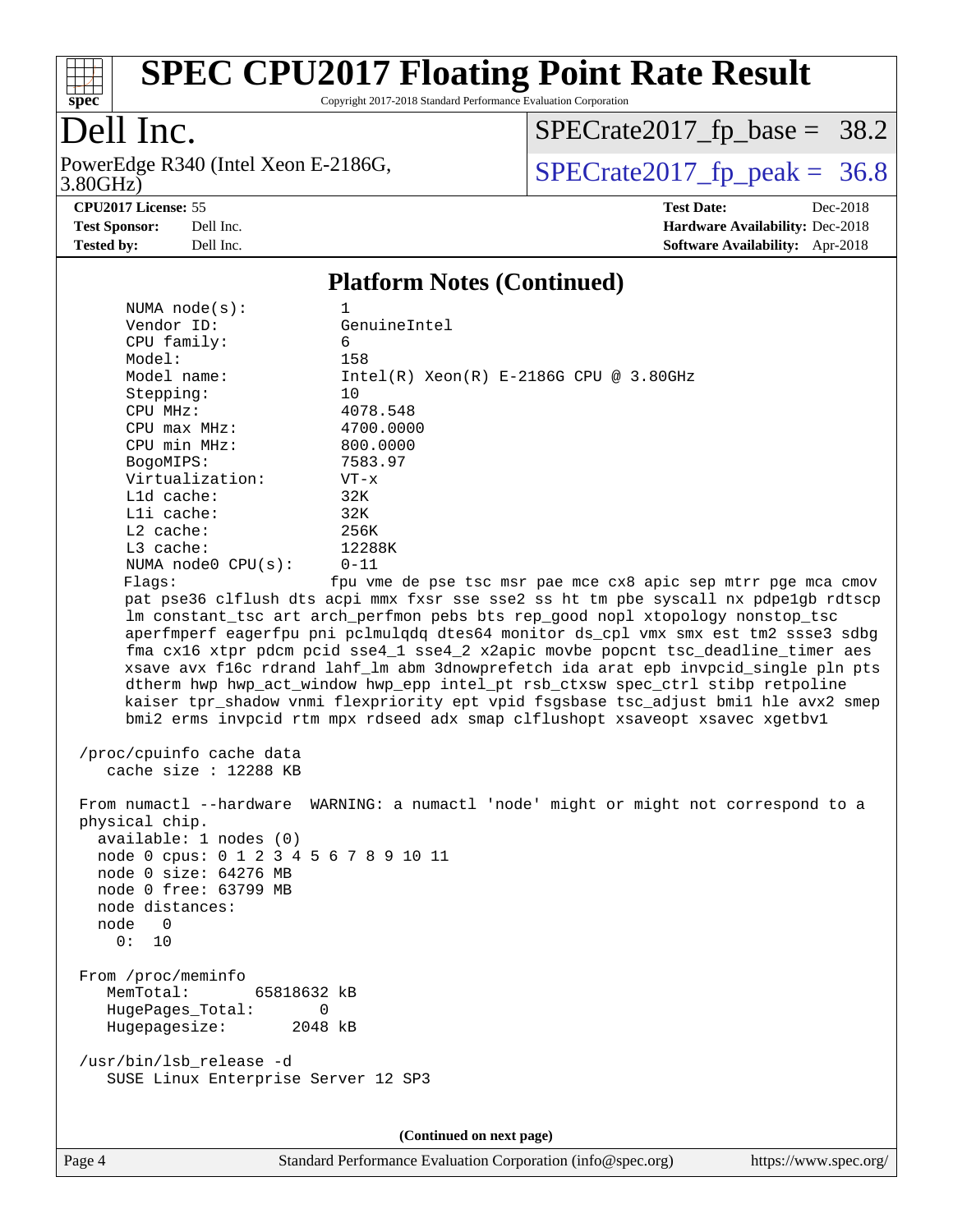

Copyright 2017-2018 Standard Performance Evaluation Corporation

### Dell Inc.

3.80GHz) PowerEdge R340 (Intel Xeon E-2186G,  $\vert$  [SPECrate2017\\_fp\\_peak =](http://www.spec.org/auto/cpu2017/Docs/result-fields.html#SPECrate2017fppeak) 36.8

 $SPECTate2017_fp\_base = 38.2$ 

**[CPU2017 License:](http://www.spec.org/auto/cpu2017/Docs/result-fields.html#CPU2017License)** 55 **[Test Date:](http://www.spec.org/auto/cpu2017/Docs/result-fields.html#TestDate)** Dec-2018

**[Test Sponsor:](http://www.spec.org/auto/cpu2017/Docs/result-fields.html#TestSponsor)** Dell Inc. **[Hardware Availability:](http://www.spec.org/auto/cpu2017/Docs/result-fields.html#HardwareAvailability)** Dec-2018 **[Tested by:](http://www.spec.org/auto/cpu2017/Docs/result-fields.html#Testedby)** Dell Inc. **[Software Availability:](http://www.spec.org/auto/cpu2017/Docs/result-fields.html#SoftwareAvailability)** Apr-2018

#### **[Platform Notes \(Continued\)](http://www.spec.org/auto/cpu2017/Docs/result-fields.html#PlatformNotes)**

```
 From /etc/*release* /etc/*version*
   SuSE-release:
      SUSE Linux Enterprise Server 12 (x86_64)
      VERSION = 12
      PATCHLEVEL = 3
      # This file is deprecated and will be removed in a future service pack or release.
      # Please check /etc/os-release for details about this release.
   os-release:
      NAME="SLES"
      VERSION="12-SP3"
      VERSION_ID="12.3"
     PRETTY NAME="SUSE Linux Enterprise Server 12 SP3"
      ID="sles"
      ANSI_COLOR="0;32"
      CPE_NAME="cpe:/o:suse:sles:12:sp3"
uname -a:
   Linux linux-bx7m 4.4.126-94.22-default #1 SMP Wed Apr 11 07:45:03 UTC 2018 (9649989)
   x86_64 x86_64 x86_64 GNU/Linux
Kernel self-reported vulnerability status:
CVE-2017-5754 (Meltdown): Mitigation: PTI
CVE-2017-5753 (Spectre variant 1): Mitigation: __user pointer sanitization
CVE-2017-5715 (Spectre variant 2): Mitigation: IBRS+IBPB
run-level 3 Dec 4 08:48 last=5
SPEC is set to: /home/cpu2017
   Filesystem Type Size Used Avail Use% Mounted on
   /dev/sda2 xfs 300G 16G 285G 6% /
Additional information from dmidecode follows. WARNING: Use caution when you interpret
this section. The 'dmidecode' program reads system data which is "intended to allow
hardware to be accurately determined", but the intent may not be met, as there are
frequent changes to hardware, firmware, and the "DMTF SMBIOS" standard.
  BIOS Dell Inc. 1.0.1 10/19/2018
 Memory:
   3x 00AD00000A02 HMA82GU7CJR8N-VK 16 GB 2 rank 2666
   1x 00AD00000A07 HMA82GU7CJR8N-VK 16 GB 2 rank 2666
(End of data from sysinfo program)
```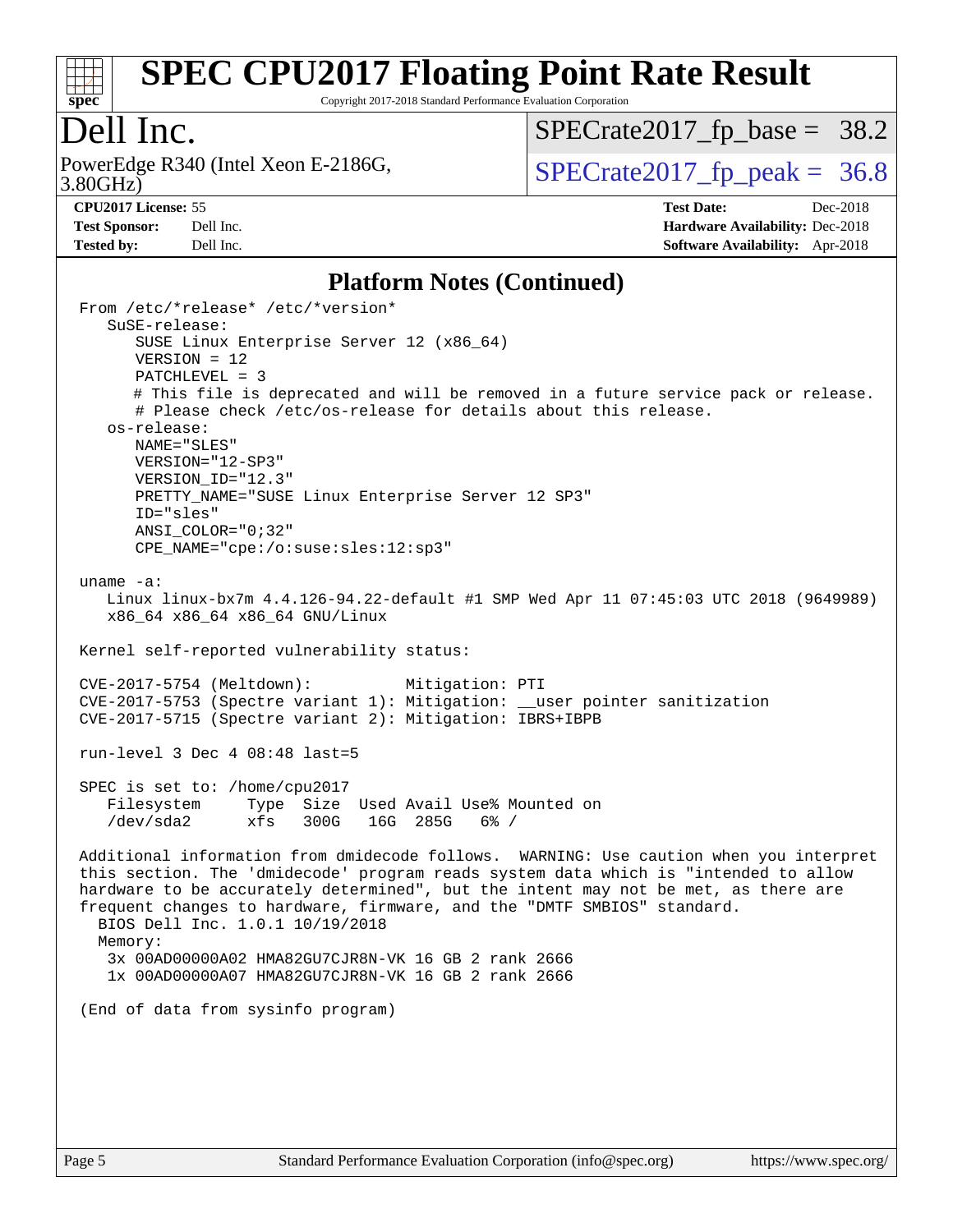

Copyright 2017-2018 Standard Performance Evaluation Corporation

### Dell Inc.

3.80GHz) PowerEdge R340 (Intel Xeon E-2186G,  $\text{SPECrate2017\_fp\_peak} = 36.8$ 

 $SPECrate2017_fp\_base = 38.2$ 

**[CPU2017 License:](http://www.spec.org/auto/cpu2017/Docs/result-fields.html#CPU2017License)** 55 **[Test Date:](http://www.spec.org/auto/cpu2017/Docs/result-fields.html#TestDate)** Dec-2018 **[Test Sponsor:](http://www.spec.org/auto/cpu2017/Docs/result-fields.html#TestSponsor)** Dell Inc. **[Hardware Availability:](http://www.spec.org/auto/cpu2017/Docs/result-fields.html#HardwareAvailability)** Dec-2018 **[Tested by:](http://www.spec.org/auto/cpu2017/Docs/result-fields.html#Testedby)** Dell Inc. **[Software Availability:](http://www.spec.org/auto/cpu2017/Docs/result-fields.html#SoftwareAvailability)** Apr-2018

#### **[Compiler Version Notes](http://www.spec.org/auto/cpu2017/Docs/result-fields.html#CompilerVersionNotes)**

| Page 6 |                                                                                                                                                                 | Standard Performance Evaluation Corporation (info@spec.org)<br>https://www.spec.org/ |  |  |  |  |
|--------|-----------------------------------------------------------------------------------------------------------------------------------------------------------------|--------------------------------------------------------------------------------------|--|--|--|--|
|        | (Continued on next page)                                                                                                                                        |                                                                                      |  |  |  |  |
|        | _____________                                                                                                                                                   |                                                                                      |  |  |  |  |
|        | Copyright (C) 1985-2018 Intel Corporation. All rights reserved.<br>icc (ICC) 18.0.2 20180210<br>Copyright (C) 1985-2018 Intel Corporation. All rights reserved. |                                                                                      |  |  |  |  |
|        | icpc (ICC) 18.0.2 20180210                                                                                                                                      |                                                                                      |  |  |  |  |
| CC.    | 511.povray_r(peak) 526.blender_r(peak)                                                                                                                          |                                                                                      |  |  |  |  |
|        | Copyright (C) 1985-2018 Intel Corporation. All rights reserved.                                                                                                 |                                                                                      |  |  |  |  |
|        | icpc (ICC) 18.0.2 20180210<br>Copyright (C) 1985-2018 Intel Corporation. All rights reserved.<br>icc (ICC) 18.0.2 20180210                                      |                                                                                      |  |  |  |  |
|        | CC 511.povray_r(base) 526.blender_r(base)                                                                                                                       |                                                                                      |  |  |  |  |
|        | icpc (ICC) 18.0.2 20180210<br>Copyright (C) 1985-2018 Intel Corporation. All rights reserved.                                                                   |                                                                                      |  |  |  |  |
|        | CXXC 508.namd_r(peak) 510.parest_r(peak)                                                                                                                        |                                                                                      |  |  |  |  |
|        |                                                                                                                                                                 |                                                                                      |  |  |  |  |
|        | icpc (ICC) 18.0.2 20180210<br>Copyright (C) 1985-2018 Intel Corporation. All rights reserved.                                                                   |                                                                                      |  |  |  |  |
|        | CXXC 508.namd_r(base) 510.parest_r(base)                                                                                                                        |                                                                                      |  |  |  |  |
|        | icc (ICC) 18.0.2 20180210<br>Copyright (C) 1985-2018 Intel Corporation. All rights reserved.                                                                    |                                                                                      |  |  |  |  |
| CC     | 519.1bm_r(peak) 538.imagick_r(peak) 544.nab_r(peak)                                                                                                             |                                                                                      |  |  |  |  |
|        | icc (ICC) 18.0.2 20180210<br>Copyright (C) 1985-2018 Intel Corporation. All rights reserved.                                                                    |                                                                                      |  |  |  |  |
|        | CC $519.1bm_r(base) 538.imagick_r(base) 544.nab_r(base)$                                                                                                        |                                                                                      |  |  |  |  |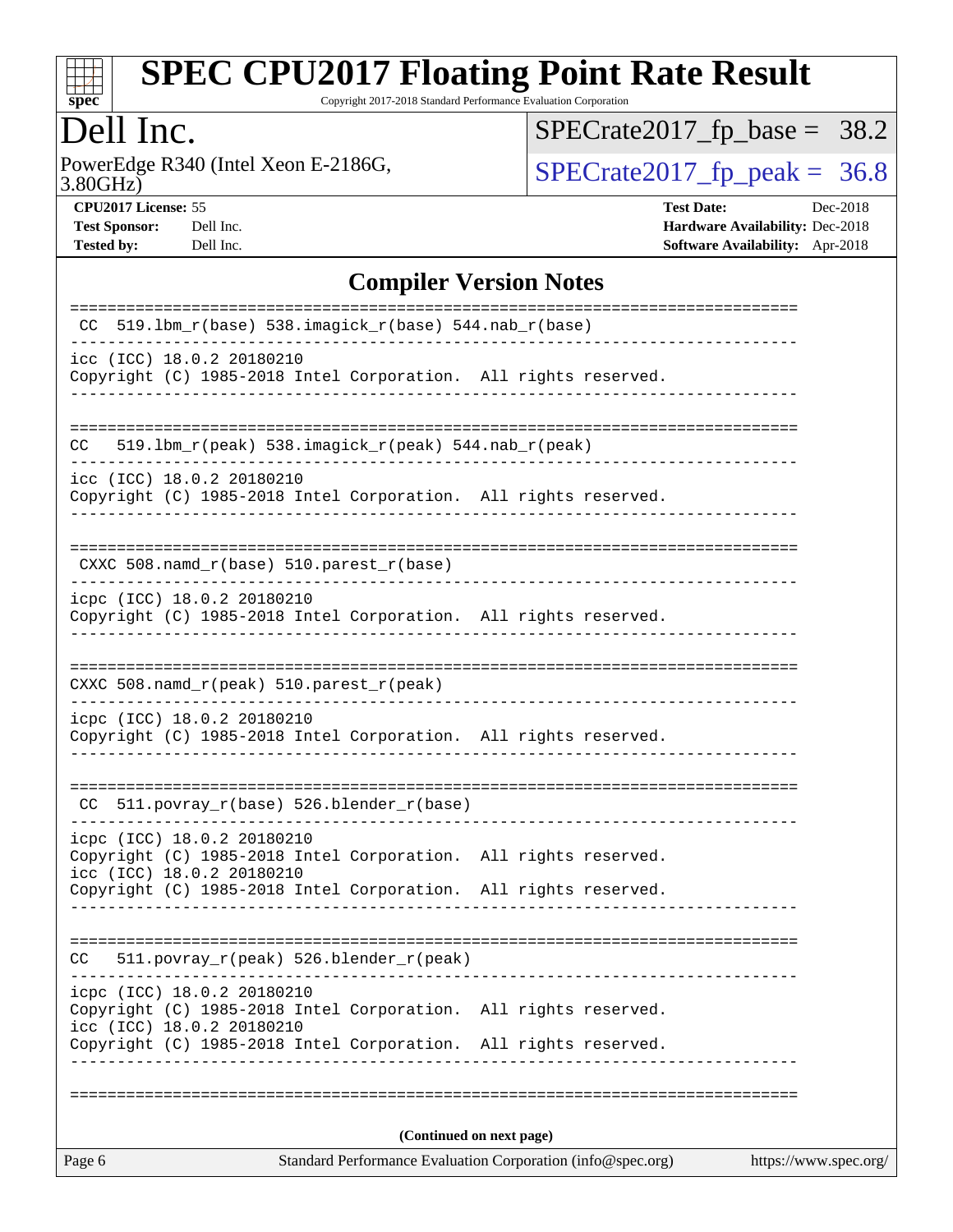

Copyright 2017-2018 Standard Performance Evaluation Corporation

### Dell Inc.

3.80GHz) PowerEdge R340 (Intel Xeon E-2186G,  $\text{SPECrate2017\_fp\_peak} = 36.8$ 

 $SPECrate2017_fp\_base = 38.2$ 

**[CPU2017 License:](http://www.spec.org/auto/cpu2017/Docs/result-fields.html#CPU2017License)** 55 **[Test Date:](http://www.spec.org/auto/cpu2017/Docs/result-fields.html#TestDate)** Dec-2018

**[Test Sponsor:](http://www.spec.org/auto/cpu2017/Docs/result-fields.html#TestSponsor)** Dell Inc. **[Hardware Availability:](http://www.spec.org/auto/cpu2017/Docs/result-fields.html#HardwareAvailability)** Dec-2018 **[Tested by:](http://www.spec.org/auto/cpu2017/Docs/result-fields.html#Testedby)** Dell Inc. **[Software Availability:](http://www.spec.org/auto/cpu2017/Docs/result-fields.html#SoftwareAvailability)** Apr-2018

#### **[Compiler Version Notes \(Continued\)](http://www.spec.org/auto/cpu2017/Docs/result-fields.html#CompilerVersionNotes)**

| FC 507.cactuBSSN_r(base)                                                                                                                                                                      |  |  |  |  |  |
|-----------------------------------------------------------------------------------------------------------------------------------------------------------------------------------------------|--|--|--|--|--|
| icpc (ICC) 18.0.2 20180210<br>Copyright (C) 1985-2018 Intel Corporation. All rights reserved.<br>icc (ICC) 18.0.2 20180210<br>Copyright (C) 1985-2018 Intel Corporation. All rights reserved. |  |  |  |  |  |
| ifort (IFORT) 18.0.2 20180210<br>Copyright (C) 1985-2018 Intel Corporation. All rights reserved.                                                                                              |  |  |  |  |  |
|                                                                                                                                                                                               |  |  |  |  |  |
| FC 507.cactuBSSN_r(peak)                                                                                                                                                                      |  |  |  |  |  |
| icpc (ICC) 18.0.2 20180210<br>Copyright (C) 1985-2018 Intel Corporation. All rights reserved.                                                                                                 |  |  |  |  |  |
| icc (ICC) 18.0.2 20180210<br>Copyright (C) 1985-2018 Intel Corporation. All rights reserved.                                                                                                  |  |  |  |  |  |
| ifort (IFORT) 18.0.2 20180210<br>Copyright (C) 1985-2018 Intel Corporation. All rights reserved.                                                                                              |  |  |  |  |  |
|                                                                                                                                                                                               |  |  |  |  |  |
| $FC$ 503.bwaves_r(base) 549.fotonik3d_r(base) 554.roms_r(base)                                                                                                                                |  |  |  |  |  |
| ifort (IFORT) 18.0.2 20180210<br>Copyright (C) 1985-2018 Intel Corporation. All rights reserved.                                                                                              |  |  |  |  |  |
|                                                                                                                                                                                               |  |  |  |  |  |
| 503.bwaves_r(peak) 549.fotonik3d_r(peak) 554.roms_r(peak)<br>FC                                                                                                                               |  |  |  |  |  |
| ifort (IFORT) 18.0.2 20180210<br>Copyright (C) 1985-2018 Intel Corporation. All rights reserved.                                                                                              |  |  |  |  |  |
| $CC$ 521.wrf_r(base) 527.cam4_r(base)                                                                                                                                                         |  |  |  |  |  |
| ifort (IFORT) 18.0.2 20180210<br>Copyright (C) 1985-2018 Intel Corporation. All rights reserved.<br>icc (ICC) 18.0.2 20180210                                                                 |  |  |  |  |  |
| Copyright (C) 1985-2018 Intel Corporation. All rights reserved.                                                                                                                               |  |  |  |  |  |
|                                                                                                                                                                                               |  |  |  |  |  |
| $521.wrf_r(peak) 527.cam4_r(peak)$<br>CC                                                                                                                                                      |  |  |  |  |  |
|                                                                                                                                                                                               |  |  |  |  |  |
| (Continued on next page)                                                                                                                                                                      |  |  |  |  |  |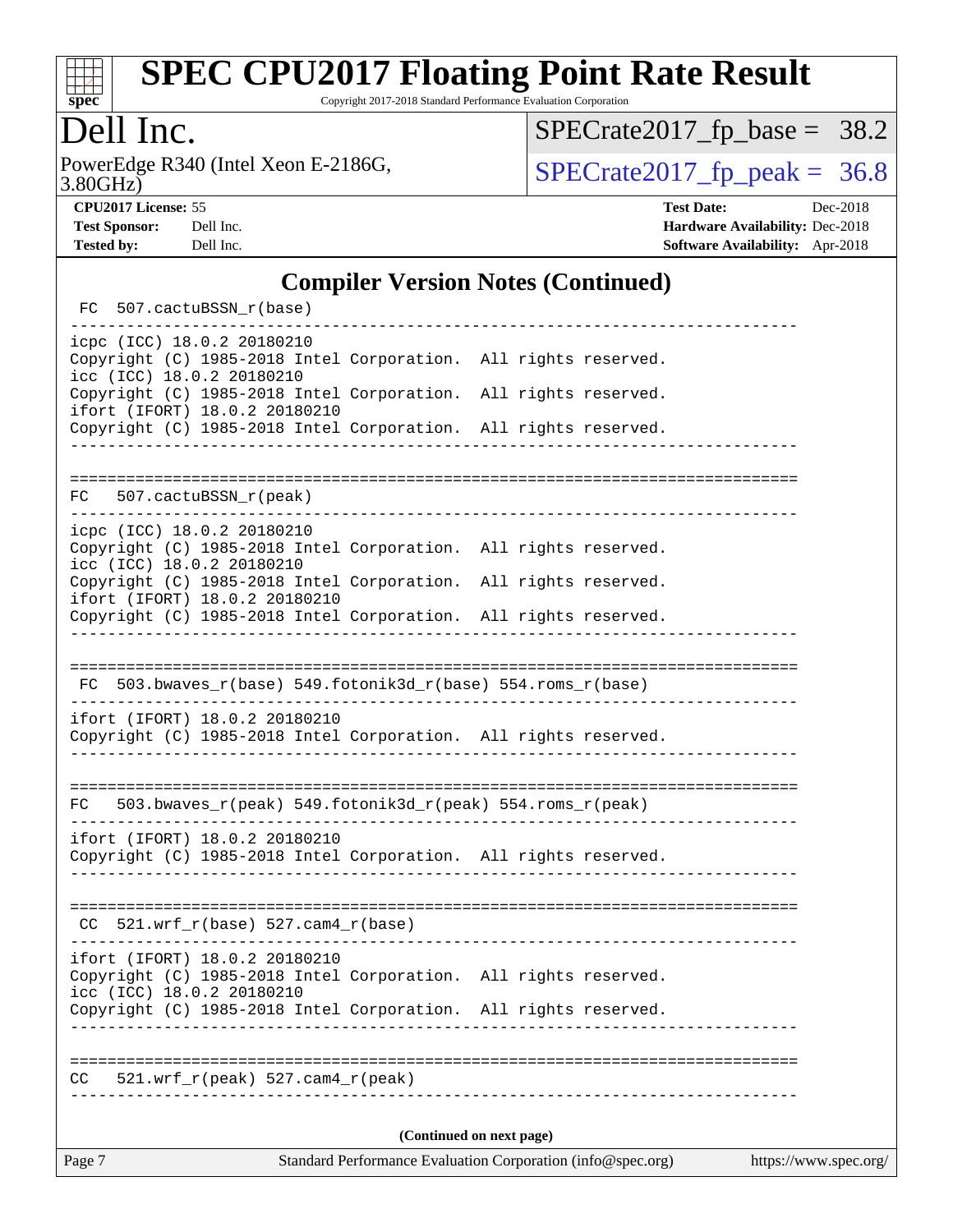

Copyright 2017-2018 Standard Performance Evaluation Corporation

### Dell Inc.

3.80GHz) PowerEdge R340 (Intel Xeon E-2186G,  $\vert$  [SPECrate2017\\_fp\\_peak =](http://www.spec.org/auto/cpu2017/Docs/result-fields.html#SPECrate2017fppeak) 36.8

 $SPECTate2017_fp\_base = 38.2$ 

**[CPU2017 License:](http://www.spec.org/auto/cpu2017/Docs/result-fields.html#CPU2017License)** 55 **[Test Date:](http://www.spec.org/auto/cpu2017/Docs/result-fields.html#TestDate)** Dec-2018 **[Test Sponsor:](http://www.spec.org/auto/cpu2017/Docs/result-fields.html#TestSponsor)** Dell Inc. **[Hardware Availability:](http://www.spec.org/auto/cpu2017/Docs/result-fields.html#HardwareAvailability)** Dec-2018 **[Tested by:](http://www.spec.org/auto/cpu2017/Docs/result-fields.html#Testedby)** Dell Inc. **[Software Availability:](http://www.spec.org/auto/cpu2017/Docs/result-fields.html#SoftwareAvailability)** Apr-2018

#### **[Compiler Version Notes \(Continued\)](http://www.spec.org/auto/cpu2017/Docs/result-fields.html#CompilerVersionNotes)**

ifort (IFORT) 18.0.2 20180210 Copyright (C) 1985-2018 Intel Corporation. All rights reserved. icc (ICC) 18.0.2 20180210 Copyright (C) 1985-2018 Intel Corporation. All rights reserved. ------------------------------------------------------------------------------

#### **[Base Compiler Invocation](http://www.spec.org/auto/cpu2017/Docs/result-fields.html#BaseCompilerInvocation)**

[C benchmarks](http://www.spec.org/auto/cpu2017/Docs/result-fields.html#Cbenchmarks): [icc -m64 -std=c11](http://www.spec.org/cpu2017/results/res2018q4/cpu2017-20181210-10211.flags.html#user_CCbase_intel_icc_64bit_c11_33ee0cdaae7deeeab2a9725423ba97205ce30f63b9926c2519791662299b76a0318f32ddfffdc46587804de3178b4f9328c46fa7c2b0cd779d7a61945c91cd35)

[C++ benchmarks:](http://www.spec.org/auto/cpu2017/Docs/result-fields.html#CXXbenchmarks) [icpc -m64](http://www.spec.org/cpu2017/results/res2018q4/cpu2017-20181210-10211.flags.html#user_CXXbase_intel_icpc_64bit_4ecb2543ae3f1412ef961e0650ca070fec7b7afdcd6ed48761b84423119d1bf6bdf5cad15b44d48e7256388bc77273b966e5eb805aefd121eb22e9299b2ec9d9)

[Fortran benchmarks](http://www.spec.org/auto/cpu2017/Docs/result-fields.html#Fortranbenchmarks): [ifort -m64](http://www.spec.org/cpu2017/results/res2018q4/cpu2017-20181210-10211.flags.html#user_FCbase_intel_ifort_64bit_24f2bb282fbaeffd6157abe4f878425411749daecae9a33200eee2bee2fe76f3b89351d69a8130dd5949958ce389cf37ff59a95e7a40d588e8d3a57e0c3fd751)

[Benchmarks using both Fortran and C](http://www.spec.org/auto/cpu2017/Docs/result-fields.html#BenchmarksusingbothFortranandC): [ifort -m64](http://www.spec.org/cpu2017/results/res2018q4/cpu2017-20181210-10211.flags.html#user_CC_FCbase_intel_ifort_64bit_24f2bb282fbaeffd6157abe4f878425411749daecae9a33200eee2bee2fe76f3b89351d69a8130dd5949958ce389cf37ff59a95e7a40d588e8d3a57e0c3fd751) [icc -m64 -std=c11](http://www.spec.org/cpu2017/results/res2018q4/cpu2017-20181210-10211.flags.html#user_CC_FCbase_intel_icc_64bit_c11_33ee0cdaae7deeeab2a9725423ba97205ce30f63b9926c2519791662299b76a0318f32ddfffdc46587804de3178b4f9328c46fa7c2b0cd779d7a61945c91cd35)

[Benchmarks using both C and C++](http://www.spec.org/auto/cpu2017/Docs/result-fields.html#BenchmarksusingbothCandCXX): [icpc -m64](http://www.spec.org/cpu2017/results/res2018q4/cpu2017-20181210-10211.flags.html#user_CC_CXXbase_intel_icpc_64bit_4ecb2543ae3f1412ef961e0650ca070fec7b7afdcd6ed48761b84423119d1bf6bdf5cad15b44d48e7256388bc77273b966e5eb805aefd121eb22e9299b2ec9d9) [icc -m64 -std=c11](http://www.spec.org/cpu2017/results/res2018q4/cpu2017-20181210-10211.flags.html#user_CC_CXXbase_intel_icc_64bit_c11_33ee0cdaae7deeeab2a9725423ba97205ce30f63b9926c2519791662299b76a0318f32ddfffdc46587804de3178b4f9328c46fa7c2b0cd779d7a61945c91cd35)

[Benchmarks using Fortran, C, and C++:](http://www.spec.org/auto/cpu2017/Docs/result-fields.html#BenchmarksusingFortranCandCXX) [icpc -m64](http://www.spec.org/cpu2017/results/res2018q4/cpu2017-20181210-10211.flags.html#user_CC_CXX_FCbase_intel_icpc_64bit_4ecb2543ae3f1412ef961e0650ca070fec7b7afdcd6ed48761b84423119d1bf6bdf5cad15b44d48e7256388bc77273b966e5eb805aefd121eb22e9299b2ec9d9) [icc -m64 -std=c11](http://www.spec.org/cpu2017/results/res2018q4/cpu2017-20181210-10211.flags.html#user_CC_CXX_FCbase_intel_icc_64bit_c11_33ee0cdaae7deeeab2a9725423ba97205ce30f63b9926c2519791662299b76a0318f32ddfffdc46587804de3178b4f9328c46fa7c2b0cd779d7a61945c91cd35) [ifort -m64](http://www.spec.org/cpu2017/results/res2018q4/cpu2017-20181210-10211.flags.html#user_CC_CXX_FCbase_intel_ifort_64bit_24f2bb282fbaeffd6157abe4f878425411749daecae9a33200eee2bee2fe76f3b89351d69a8130dd5949958ce389cf37ff59a95e7a40d588e8d3a57e0c3fd751)

#### **[Base Portability Flags](http://www.spec.org/auto/cpu2017/Docs/result-fields.html#BasePortabilityFlags)**

 503.bwaves\_r: [-DSPEC\\_LP64](http://www.spec.org/cpu2017/results/res2018q4/cpu2017-20181210-10211.flags.html#suite_basePORTABILITY503_bwaves_r_DSPEC_LP64) 507.cactuBSSN\_r: [-DSPEC\\_LP64](http://www.spec.org/cpu2017/results/res2018q4/cpu2017-20181210-10211.flags.html#suite_basePORTABILITY507_cactuBSSN_r_DSPEC_LP64) 508.namd\_r: [-DSPEC\\_LP64](http://www.spec.org/cpu2017/results/res2018q4/cpu2017-20181210-10211.flags.html#suite_basePORTABILITY508_namd_r_DSPEC_LP64) 510.parest\_r: [-DSPEC\\_LP64](http://www.spec.org/cpu2017/results/res2018q4/cpu2017-20181210-10211.flags.html#suite_basePORTABILITY510_parest_r_DSPEC_LP64) 511.povray\_r: [-DSPEC\\_LP64](http://www.spec.org/cpu2017/results/res2018q4/cpu2017-20181210-10211.flags.html#suite_basePORTABILITY511_povray_r_DSPEC_LP64) 519.lbm\_r: [-DSPEC\\_LP64](http://www.spec.org/cpu2017/results/res2018q4/cpu2017-20181210-10211.flags.html#suite_basePORTABILITY519_lbm_r_DSPEC_LP64) 521.wrf\_r: [-DSPEC\\_LP64](http://www.spec.org/cpu2017/results/res2018q4/cpu2017-20181210-10211.flags.html#suite_basePORTABILITY521_wrf_r_DSPEC_LP64) [-DSPEC\\_CASE\\_FLAG](http://www.spec.org/cpu2017/results/res2018q4/cpu2017-20181210-10211.flags.html#b521.wrf_r_baseCPORTABILITY_DSPEC_CASE_FLAG) [-convert big\\_endian](http://www.spec.org/cpu2017/results/res2018q4/cpu2017-20181210-10211.flags.html#user_baseFPORTABILITY521_wrf_r_convert_big_endian_c3194028bc08c63ac5d04de18c48ce6d347e4e562e8892b8bdbdc0214820426deb8554edfa529a3fb25a586e65a3d812c835984020483e7e73212c4d31a38223) 526.blender\_r: [-DSPEC\\_LP64](http://www.spec.org/cpu2017/results/res2018q4/cpu2017-20181210-10211.flags.html#suite_basePORTABILITY526_blender_r_DSPEC_LP64) [-DSPEC\\_LINUX](http://www.spec.org/cpu2017/results/res2018q4/cpu2017-20181210-10211.flags.html#b526.blender_r_baseCPORTABILITY_DSPEC_LINUX) [-funsigned-char](http://www.spec.org/cpu2017/results/res2018q4/cpu2017-20181210-10211.flags.html#user_baseCPORTABILITY526_blender_r_force_uchar_40c60f00ab013830e2dd6774aeded3ff59883ba5a1fc5fc14077f794d777847726e2a5858cbc7672e36e1b067e7e5c1d9a74f7176df07886a243d7cc18edfe67) 527.cam4\_r: [-DSPEC\\_LP64](http://www.spec.org/cpu2017/results/res2018q4/cpu2017-20181210-10211.flags.html#suite_basePORTABILITY527_cam4_r_DSPEC_LP64) [-DSPEC\\_CASE\\_FLAG](http://www.spec.org/cpu2017/results/res2018q4/cpu2017-20181210-10211.flags.html#b527.cam4_r_baseCPORTABILITY_DSPEC_CASE_FLAG) 538.imagick\_r: [-DSPEC\\_LP64](http://www.spec.org/cpu2017/results/res2018q4/cpu2017-20181210-10211.flags.html#suite_basePORTABILITY538_imagick_r_DSPEC_LP64) 544.nab\_r: [-DSPEC\\_LP64](http://www.spec.org/cpu2017/results/res2018q4/cpu2017-20181210-10211.flags.html#suite_basePORTABILITY544_nab_r_DSPEC_LP64) 549.fotonik3d\_r: [-DSPEC\\_LP64](http://www.spec.org/cpu2017/results/res2018q4/cpu2017-20181210-10211.flags.html#suite_basePORTABILITY549_fotonik3d_r_DSPEC_LP64) 554.roms\_r: [-DSPEC\\_LP64](http://www.spec.org/cpu2017/results/res2018q4/cpu2017-20181210-10211.flags.html#suite_basePORTABILITY554_roms_r_DSPEC_LP64)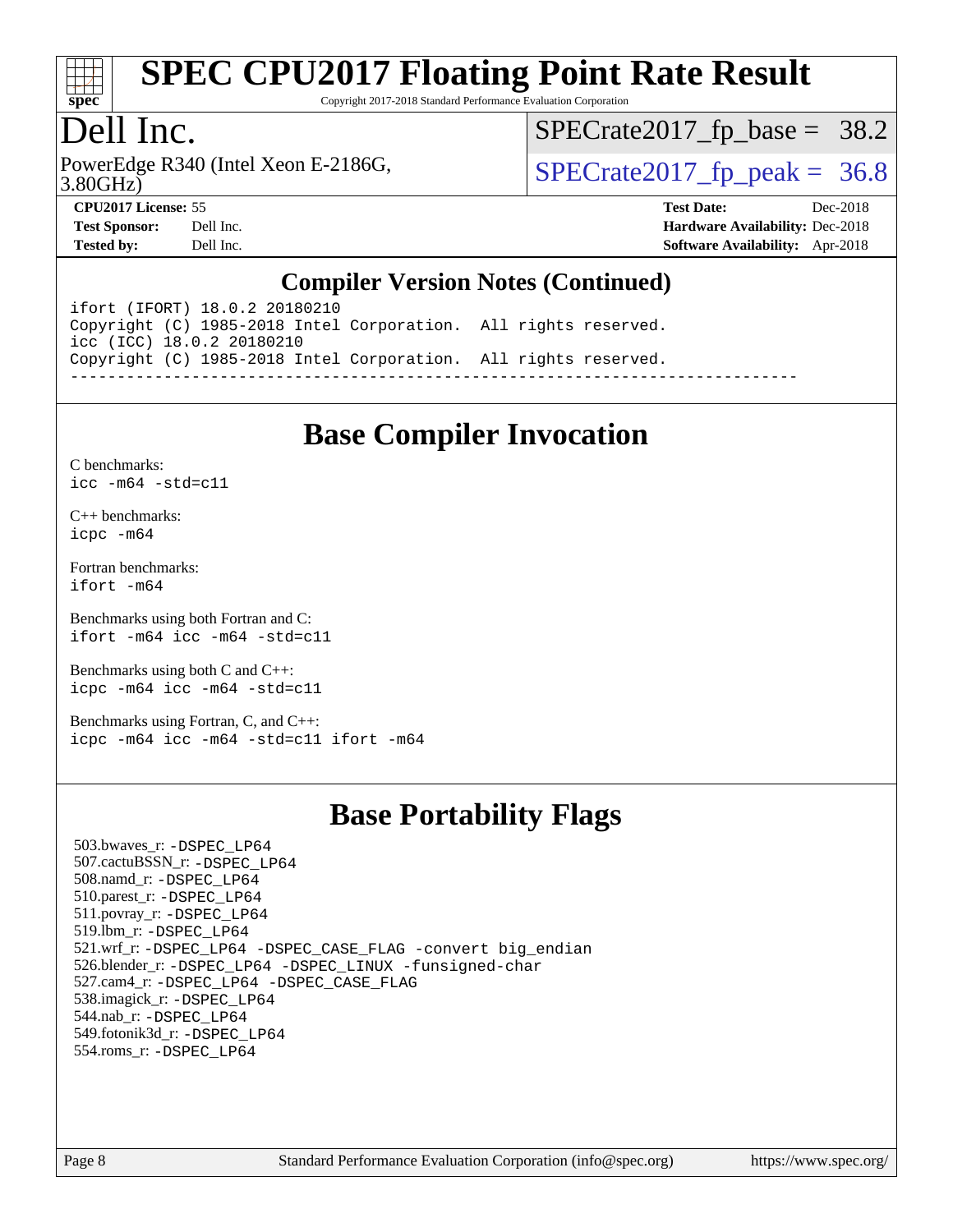

Copyright 2017-2018 Standard Performance Evaluation Corporation

#### Dell Inc.

3.80GHz) PowerEdge R340 (Intel Xeon E-2186G,  $\vert$  [SPECrate2017\\_fp\\_peak =](http://www.spec.org/auto/cpu2017/Docs/result-fields.html#SPECrate2017fppeak) 36.8

 $SPECTate2017_fp\_base = 38.2$ 

**[CPU2017 License:](http://www.spec.org/auto/cpu2017/Docs/result-fields.html#CPU2017License)** 55 **[Test Date:](http://www.spec.org/auto/cpu2017/Docs/result-fields.html#TestDate)** Dec-2018 **[Test Sponsor:](http://www.spec.org/auto/cpu2017/Docs/result-fields.html#TestSponsor)** Dell Inc. **[Hardware Availability:](http://www.spec.org/auto/cpu2017/Docs/result-fields.html#HardwareAvailability)** Dec-2018 **[Tested by:](http://www.spec.org/auto/cpu2017/Docs/result-fields.html#Testedby)** Dell Inc. **[Software Availability:](http://www.spec.org/auto/cpu2017/Docs/result-fields.html#SoftwareAvailability)** Apr-2018

### **[Base Optimization Flags](http://www.spec.org/auto/cpu2017/Docs/result-fields.html#BaseOptimizationFlags)**

[C benchmarks:](http://www.spec.org/auto/cpu2017/Docs/result-fields.html#Cbenchmarks)

[-xCORE-AVX2](http://www.spec.org/cpu2017/results/res2018q4/cpu2017-20181210-10211.flags.html#user_CCbase_f-xCORE-AVX2) [-ipo](http://www.spec.org/cpu2017/results/res2018q4/cpu2017-20181210-10211.flags.html#user_CCbase_f-ipo) [-O3](http://www.spec.org/cpu2017/results/res2018q4/cpu2017-20181210-10211.flags.html#user_CCbase_f-O3) [-no-prec-div](http://www.spec.org/cpu2017/results/res2018q4/cpu2017-20181210-10211.flags.html#user_CCbase_f-no-prec-div) [-qopt-prefetch](http://www.spec.org/cpu2017/results/res2018q4/cpu2017-20181210-10211.flags.html#user_CCbase_f-qopt-prefetch) [-ffinite-math-only](http://www.spec.org/cpu2017/results/res2018q4/cpu2017-20181210-10211.flags.html#user_CCbase_f_finite_math_only_cb91587bd2077682c4b38af759c288ed7c732db004271a9512da14a4f8007909a5f1427ecbf1a0fb78ff2a814402c6114ac565ca162485bbcae155b5e4258871) [-qopt-mem-layout-trans=3](http://www.spec.org/cpu2017/results/res2018q4/cpu2017-20181210-10211.flags.html#user_CCbase_f-qopt-mem-layout-trans_de80db37974c74b1f0e20d883f0b675c88c3b01e9d123adea9b28688d64333345fb62bc4a798493513fdb68f60282f9a726aa07f478b2f7113531aecce732043) [C++ benchmarks](http://www.spec.org/auto/cpu2017/Docs/result-fields.html#CXXbenchmarks): [-xCORE-AVX2](http://www.spec.org/cpu2017/results/res2018q4/cpu2017-20181210-10211.flags.html#user_CXXbase_f-xCORE-AVX2) [-ipo](http://www.spec.org/cpu2017/results/res2018q4/cpu2017-20181210-10211.flags.html#user_CXXbase_f-ipo) [-O3](http://www.spec.org/cpu2017/results/res2018q4/cpu2017-20181210-10211.flags.html#user_CXXbase_f-O3) [-no-prec-div](http://www.spec.org/cpu2017/results/res2018q4/cpu2017-20181210-10211.flags.html#user_CXXbase_f-no-prec-div) [-qopt-prefetch](http://www.spec.org/cpu2017/results/res2018q4/cpu2017-20181210-10211.flags.html#user_CXXbase_f-qopt-prefetch) [-ffinite-math-only](http://www.spec.org/cpu2017/results/res2018q4/cpu2017-20181210-10211.flags.html#user_CXXbase_f_finite_math_only_cb91587bd2077682c4b38af759c288ed7c732db004271a9512da14a4f8007909a5f1427ecbf1a0fb78ff2a814402c6114ac565ca162485bbcae155b5e4258871) [-qopt-mem-layout-trans=3](http://www.spec.org/cpu2017/results/res2018q4/cpu2017-20181210-10211.flags.html#user_CXXbase_f-qopt-mem-layout-trans_de80db37974c74b1f0e20d883f0b675c88c3b01e9d123adea9b28688d64333345fb62bc4a798493513fdb68f60282f9a726aa07f478b2f7113531aecce732043) [Fortran benchmarks:](http://www.spec.org/auto/cpu2017/Docs/result-fields.html#Fortranbenchmarks) [-xCORE-AVX2](http://www.spec.org/cpu2017/results/res2018q4/cpu2017-20181210-10211.flags.html#user_FCbase_f-xCORE-AVX2) [-ipo](http://www.spec.org/cpu2017/results/res2018q4/cpu2017-20181210-10211.flags.html#user_FCbase_f-ipo) [-O3](http://www.spec.org/cpu2017/results/res2018q4/cpu2017-20181210-10211.flags.html#user_FCbase_f-O3) [-no-prec-div](http://www.spec.org/cpu2017/results/res2018q4/cpu2017-20181210-10211.flags.html#user_FCbase_f-no-prec-div) [-qopt-prefetch](http://www.spec.org/cpu2017/results/res2018q4/cpu2017-20181210-10211.flags.html#user_FCbase_f-qopt-prefetch) [-ffinite-math-only](http://www.spec.org/cpu2017/results/res2018q4/cpu2017-20181210-10211.flags.html#user_FCbase_f_finite_math_only_cb91587bd2077682c4b38af759c288ed7c732db004271a9512da14a4f8007909a5f1427ecbf1a0fb78ff2a814402c6114ac565ca162485bbcae155b5e4258871) [-qopt-mem-layout-trans=3](http://www.spec.org/cpu2017/results/res2018q4/cpu2017-20181210-10211.flags.html#user_FCbase_f-qopt-mem-layout-trans_de80db37974c74b1f0e20d883f0b675c88c3b01e9d123adea9b28688d64333345fb62bc4a798493513fdb68f60282f9a726aa07f478b2f7113531aecce732043) [-auto](http://www.spec.org/cpu2017/results/res2018q4/cpu2017-20181210-10211.flags.html#user_FCbase_f-auto) [-nostandard-realloc-lhs](http://www.spec.org/cpu2017/results/res2018q4/cpu2017-20181210-10211.flags.html#user_FCbase_f_2003_std_realloc_82b4557e90729c0f113870c07e44d33d6f5a304b4f63d4c15d2d0f1fab99f5daaed73bdb9275d9ae411527f28b936061aa8b9c8f2d63842963b95c9dd6426b8a) [Benchmarks using both Fortran and C:](http://www.spec.org/auto/cpu2017/Docs/result-fields.html#BenchmarksusingbothFortranandC) [-xCORE-AVX2](http://www.spec.org/cpu2017/results/res2018q4/cpu2017-20181210-10211.flags.html#user_CC_FCbase_f-xCORE-AVX2) [-ipo](http://www.spec.org/cpu2017/results/res2018q4/cpu2017-20181210-10211.flags.html#user_CC_FCbase_f-ipo) [-O3](http://www.spec.org/cpu2017/results/res2018q4/cpu2017-20181210-10211.flags.html#user_CC_FCbase_f-O3) [-no-prec-div](http://www.spec.org/cpu2017/results/res2018q4/cpu2017-20181210-10211.flags.html#user_CC_FCbase_f-no-prec-div) [-qopt-prefetch](http://www.spec.org/cpu2017/results/res2018q4/cpu2017-20181210-10211.flags.html#user_CC_FCbase_f-qopt-prefetch) [-ffinite-math-only](http://www.spec.org/cpu2017/results/res2018q4/cpu2017-20181210-10211.flags.html#user_CC_FCbase_f_finite_math_only_cb91587bd2077682c4b38af759c288ed7c732db004271a9512da14a4f8007909a5f1427ecbf1a0fb78ff2a814402c6114ac565ca162485bbcae155b5e4258871) [-qopt-mem-layout-trans=3](http://www.spec.org/cpu2017/results/res2018q4/cpu2017-20181210-10211.flags.html#user_CC_FCbase_f-qopt-mem-layout-trans_de80db37974c74b1f0e20d883f0b675c88c3b01e9d123adea9b28688d64333345fb62bc4a798493513fdb68f60282f9a726aa07f478b2f7113531aecce732043) [-auto](http://www.spec.org/cpu2017/results/res2018q4/cpu2017-20181210-10211.flags.html#user_CC_FCbase_f-auto) [-nostandard-realloc-lhs](http://www.spec.org/cpu2017/results/res2018q4/cpu2017-20181210-10211.flags.html#user_CC_FCbase_f_2003_std_realloc_82b4557e90729c0f113870c07e44d33d6f5a304b4f63d4c15d2d0f1fab99f5daaed73bdb9275d9ae411527f28b936061aa8b9c8f2d63842963b95c9dd6426b8a) [Benchmarks using both C and C++](http://www.spec.org/auto/cpu2017/Docs/result-fields.html#BenchmarksusingbothCandCXX): [-xCORE-AVX2](http://www.spec.org/cpu2017/results/res2018q4/cpu2017-20181210-10211.flags.html#user_CC_CXXbase_f-xCORE-AVX2) [-ipo](http://www.spec.org/cpu2017/results/res2018q4/cpu2017-20181210-10211.flags.html#user_CC_CXXbase_f-ipo) [-O3](http://www.spec.org/cpu2017/results/res2018q4/cpu2017-20181210-10211.flags.html#user_CC_CXXbase_f-O3) [-no-prec-div](http://www.spec.org/cpu2017/results/res2018q4/cpu2017-20181210-10211.flags.html#user_CC_CXXbase_f-no-prec-div) [-qopt-prefetch](http://www.spec.org/cpu2017/results/res2018q4/cpu2017-20181210-10211.flags.html#user_CC_CXXbase_f-qopt-prefetch) [-ffinite-math-only](http://www.spec.org/cpu2017/results/res2018q4/cpu2017-20181210-10211.flags.html#user_CC_CXXbase_f_finite_math_only_cb91587bd2077682c4b38af759c288ed7c732db004271a9512da14a4f8007909a5f1427ecbf1a0fb78ff2a814402c6114ac565ca162485bbcae155b5e4258871) [-qopt-mem-layout-trans=3](http://www.spec.org/cpu2017/results/res2018q4/cpu2017-20181210-10211.flags.html#user_CC_CXXbase_f-qopt-mem-layout-trans_de80db37974c74b1f0e20d883f0b675c88c3b01e9d123adea9b28688d64333345fb62bc4a798493513fdb68f60282f9a726aa07f478b2f7113531aecce732043) [Benchmarks using Fortran, C, and C++](http://www.spec.org/auto/cpu2017/Docs/result-fields.html#BenchmarksusingFortranCandCXX): [-xCORE-AVX2](http://www.spec.org/cpu2017/results/res2018q4/cpu2017-20181210-10211.flags.html#user_CC_CXX_FCbase_f-xCORE-AVX2) [-ipo](http://www.spec.org/cpu2017/results/res2018q4/cpu2017-20181210-10211.flags.html#user_CC_CXX_FCbase_f-ipo) [-O3](http://www.spec.org/cpu2017/results/res2018q4/cpu2017-20181210-10211.flags.html#user_CC_CXX_FCbase_f-O3) [-no-prec-div](http://www.spec.org/cpu2017/results/res2018q4/cpu2017-20181210-10211.flags.html#user_CC_CXX_FCbase_f-no-prec-div) [-qopt-prefetch](http://www.spec.org/cpu2017/results/res2018q4/cpu2017-20181210-10211.flags.html#user_CC_CXX_FCbase_f-qopt-prefetch) [-ffinite-math-only](http://www.spec.org/cpu2017/results/res2018q4/cpu2017-20181210-10211.flags.html#user_CC_CXX_FCbase_f_finite_math_only_cb91587bd2077682c4b38af759c288ed7c732db004271a9512da14a4f8007909a5f1427ecbf1a0fb78ff2a814402c6114ac565ca162485bbcae155b5e4258871)

#### [-qopt-mem-layout-trans=3](http://www.spec.org/cpu2017/results/res2018q4/cpu2017-20181210-10211.flags.html#user_CC_CXX_FCbase_f-qopt-mem-layout-trans_de80db37974c74b1f0e20d883f0b675c88c3b01e9d123adea9b28688d64333345fb62bc4a798493513fdb68f60282f9a726aa07f478b2f7113531aecce732043) [-auto](http://www.spec.org/cpu2017/results/res2018q4/cpu2017-20181210-10211.flags.html#user_CC_CXX_FCbase_f-auto) [-nostandard-realloc-lhs](http://www.spec.org/cpu2017/results/res2018q4/cpu2017-20181210-10211.flags.html#user_CC_CXX_FCbase_f_2003_std_realloc_82b4557e90729c0f113870c07e44d33d6f5a304b4f63d4c15d2d0f1fab99f5daaed73bdb9275d9ae411527f28b936061aa8b9c8f2d63842963b95c9dd6426b8a)

### **[Peak Compiler Invocation](http://www.spec.org/auto/cpu2017/Docs/result-fields.html#PeakCompilerInvocation)**

[C benchmarks](http://www.spec.org/auto/cpu2017/Docs/result-fields.html#Cbenchmarks): [icc -m64 -std=c11](http://www.spec.org/cpu2017/results/res2018q4/cpu2017-20181210-10211.flags.html#user_CCpeak_intel_icc_64bit_c11_33ee0cdaae7deeeab2a9725423ba97205ce30f63b9926c2519791662299b76a0318f32ddfffdc46587804de3178b4f9328c46fa7c2b0cd779d7a61945c91cd35)

[C++ benchmarks:](http://www.spec.org/auto/cpu2017/Docs/result-fields.html#CXXbenchmarks) [icpc -m64](http://www.spec.org/cpu2017/results/res2018q4/cpu2017-20181210-10211.flags.html#user_CXXpeak_intel_icpc_64bit_4ecb2543ae3f1412ef961e0650ca070fec7b7afdcd6ed48761b84423119d1bf6bdf5cad15b44d48e7256388bc77273b966e5eb805aefd121eb22e9299b2ec9d9)

[Fortran benchmarks](http://www.spec.org/auto/cpu2017/Docs/result-fields.html#Fortranbenchmarks): [ifort -m64](http://www.spec.org/cpu2017/results/res2018q4/cpu2017-20181210-10211.flags.html#user_FCpeak_intel_ifort_64bit_24f2bb282fbaeffd6157abe4f878425411749daecae9a33200eee2bee2fe76f3b89351d69a8130dd5949958ce389cf37ff59a95e7a40d588e8d3a57e0c3fd751)

[Benchmarks using both Fortran and C](http://www.spec.org/auto/cpu2017/Docs/result-fields.html#BenchmarksusingbothFortranandC): [ifort -m64](http://www.spec.org/cpu2017/results/res2018q4/cpu2017-20181210-10211.flags.html#user_CC_FCpeak_intel_ifort_64bit_24f2bb282fbaeffd6157abe4f878425411749daecae9a33200eee2bee2fe76f3b89351d69a8130dd5949958ce389cf37ff59a95e7a40d588e8d3a57e0c3fd751) [icc -m64 -std=c11](http://www.spec.org/cpu2017/results/res2018q4/cpu2017-20181210-10211.flags.html#user_CC_FCpeak_intel_icc_64bit_c11_33ee0cdaae7deeeab2a9725423ba97205ce30f63b9926c2519791662299b76a0318f32ddfffdc46587804de3178b4f9328c46fa7c2b0cd779d7a61945c91cd35)

[Benchmarks using both C and C++](http://www.spec.org/auto/cpu2017/Docs/result-fields.html#BenchmarksusingbothCandCXX): [icpc -m64](http://www.spec.org/cpu2017/results/res2018q4/cpu2017-20181210-10211.flags.html#user_CC_CXXpeak_intel_icpc_64bit_4ecb2543ae3f1412ef961e0650ca070fec7b7afdcd6ed48761b84423119d1bf6bdf5cad15b44d48e7256388bc77273b966e5eb805aefd121eb22e9299b2ec9d9) [icc -m64 -std=c11](http://www.spec.org/cpu2017/results/res2018q4/cpu2017-20181210-10211.flags.html#user_CC_CXXpeak_intel_icc_64bit_c11_33ee0cdaae7deeeab2a9725423ba97205ce30f63b9926c2519791662299b76a0318f32ddfffdc46587804de3178b4f9328c46fa7c2b0cd779d7a61945c91cd35)

[Benchmarks using Fortran, C, and C++:](http://www.spec.org/auto/cpu2017/Docs/result-fields.html#BenchmarksusingFortranCandCXX) [icpc -m64](http://www.spec.org/cpu2017/results/res2018q4/cpu2017-20181210-10211.flags.html#user_CC_CXX_FCpeak_intel_icpc_64bit_4ecb2543ae3f1412ef961e0650ca070fec7b7afdcd6ed48761b84423119d1bf6bdf5cad15b44d48e7256388bc77273b966e5eb805aefd121eb22e9299b2ec9d9) [icc -m64 -std=c11](http://www.spec.org/cpu2017/results/res2018q4/cpu2017-20181210-10211.flags.html#user_CC_CXX_FCpeak_intel_icc_64bit_c11_33ee0cdaae7deeeab2a9725423ba97205ce30f63b9926c2519791662299b76a0318f32ddfffdc46587804de3178b4f9328c46fa7c2b0cd779d7a61945c91cd35) [ifort -m64](http://www.spec.org/cpu2017/results/res2018q4/cpu2017-20181210-10211.flags.html#user_CC_CXX_FCpeak_intel_ifort_64bit_24f2bb282fbaeffd6157abe4f878425411749daecae9a33200eee2bee2fe76f3b89351d69a8130dd5949958ce389cf37ff59a95e7a40d588e8d3a57e0c3fd751)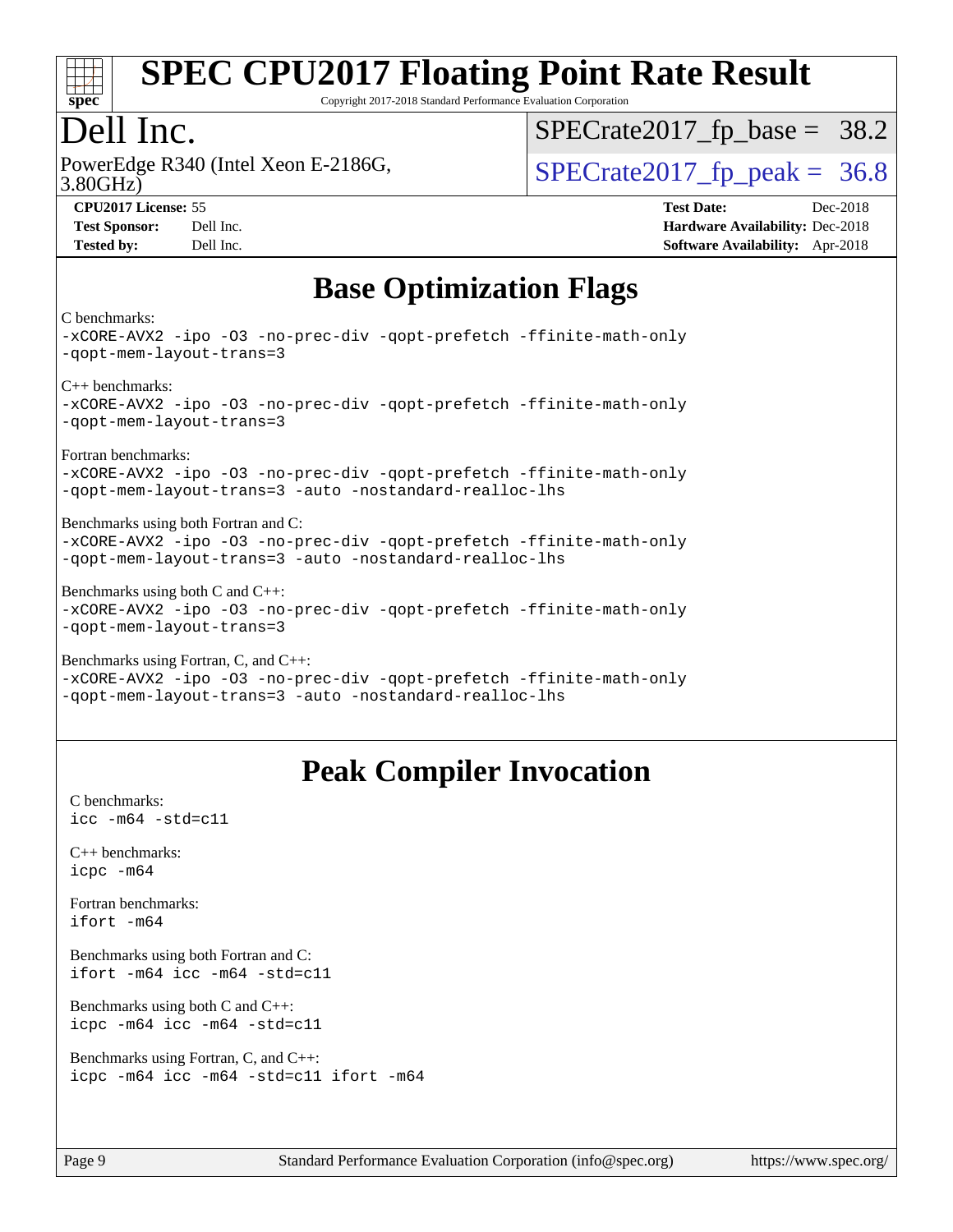

Copyright 2017-2018 Standard Performance Evaluation Corporation

### Dell Inc.

3.80GHz) PowerEdge R340 (Intel Xeon E-2186G,  $\vert$  [SPECrate2017\\_fp\\_peak =](http://www.spec.org/auto/cpu2017/Docs/result-fields.html#SPECrate2017fppeak) 36.8

 $SPECTate2017_fp\_base = 38.2$ 

**[Tested by:](http://www.spec.org/auto/cpu2017/Docs/result-fields.html#Testedby)** Dell Inc. **[Software Availability:](http://www.spec.org/auto/cpu2017/Docs/result-fields.html#SoftwareAvailability)** Apr-2018

**[CPU2017 License:](http://www.spec.org/auto/cpu2017/Docs/result-fields.html#CPU2017License)** 55 **[Test Date:](http://www.spec.org/auto/cpu2017/Docs/result-fields.html#TestDate)** Dec-2018 **[Test Sponsor:](http://www.spec.org/auto/cpu2017/Docs/result-fields.html#TestSponsor)** Dell Inc. **[Hardware Availability:](http://www.spec.org/auto/cpu2017/Docs/result-fields.html#HardwareAvailability)** Dec-2018

### **[Peak Portability Flags](http://www.spec.org/auto/cpu2017/Docs/result-fields.html#PeakPortabilityFlags)**

Same as Base Portability Flags

### **[Peak Optimization Flags](http://www.spec.org/auto/cpu2017/Docs/result-fields.html#PeakOptimizationFlags)**

[C benchmarks](http://www.spec.org/auto/cpu2017/Docs/result-fields.html#Cbenchmarks):

[-prof-gen](http://www.spec.org/cpu2017/results/res2018q4/cpu2017-20181210-10211.flags.html#user_CCpeak_prof_gen_5aa4926d6013ddb2a31985c654b3eb18169fc0c6952a63635c234f711e6e63dd76e94ad52365559451ec499a2cdb89e4dc58ba4c67ef54ca681ffbe1461d6b36)(pass 1) [-prof-use](http://www.spec.org/cpu2017/results/res2018q4/cpu2017-20181210-10211.flags.html#user_CCpeak_prof_use_1a21ceae95f36a2b53c25747139a6c16ca95bd9def2a207b4f0849963b97e94f5260e30a0c64f4bb623698870e679ca08317ef8150905d41bd88c6f78df73f19)(pass 2) [-ipo](http://www.spec.org/cpu2017/results/res2018q4/cpu2017-20181210-10211.flags.html#user_CCpeak_f-ipo) [-xCORE-AVX2](http://www.spec.org/cpu2017/results/res2018q4/cpu2017-20181210-10211.flags.html#user_CCpeak_f-xCORE-AVX2) [-O3](http://www.spec.org/cpu2017/results/res2018q4/cpu2017-20181210-10211.flags.html#user_CCpeak_f-O3) [-no-prec-div](http://www.spec.org/cpu2017/results/res2018q4/cpu2017-20181210-10211.flags.html#user_CCpeak_f-no-prec-div) [-qopt-prefetch](http://www.spec.org/cpu2017/results/res2018q4/cpu2017-20181210-10211.flags.html#user_CCpeak_f-qopt-prefetch) [-ffinite-math-only](http://www.spec.org/cpu2017/results/res2018q4/cpu2017-20181210-10211.flags.html#user_CCpeak_f_finite_math_only_cb91587bd2077682c4b38af759c288ed7c732db004271a9512da14a4f8007909a5f1427ecbf1a0fb78ff2a814402c6114ac565ca162485bbcae155b5e4258871) [-qopt-mem-layout-trans=3](http://www.spec.org/cpu2017/results/res2018q4/cpu2017-20181210-10211.flags.html#user_CCpeak_f-qopt-mem-layout-trans_de80db37974c74b1f0e20d883f0b675c88c3b01e9d123adea9b28688d64333345fb62bc4a798493513fdb68f60282f9a726aa07f478b2f7113531aecce732043)

[C++ benchmarks:](http://www.spec.org/auto/cpu2017/Docs/result-fields.html#CXXbenchmarks)

[-prof-gen](http://www.spec.org/cpu2017/results/res2018q4/cpu2017-20181210-10211.flags.html#user_CXXpeak_prof_gen_5aa4926d6013ddb2a31985c654b3eb18169fc0c6952a63635c234f711e6e63dd76e94ad52365559451ec499a2cdb89e4dc58ba4c67ef54ca681ffbe1461d6b36)(pass 1) [-prof-use](http://www.spec.org/cpu2017/results/res2018q4/cpu2017-20181210-10211.flags.html#user_CXXpeak_prof_use_1a21ceae95f36a2b53c25747139a6c16ca95bd9def2a207b4f0849963b97e94f5260e30a0c64f4bb623698870e679ca08317ef8150905d41bd88c6f78df73f19)(pass 2) [-ipo](http://www.spec.org/cpu2017/results/res2018q4/cpu2017-20181210-10211.flags.html#user_CXXpeak_f-ipo) [-xCORE-AVX2](http://www.spec.org/cpu2017/results/res2018q4/cpu2017-20181210-10211.flags.html#user_CXXpeak_f-xCORE-AVX2) [-O3](http://www.spec.org/cpu2017/results/res2018q4/cpu2017-20181210-10211.flags.html#user_CXXpeak_f-O3) [-no-prec-div](http://www.spec.org/cpu2017/results/res2018q4/cpu2017-20181210-10211.flags.html#user_CXXpeak_f-no-prec-div) [-qopt-prefetch](http://www.spec.org/cpu2017/results/res2018q4/cpu2017-20181210-10211.flags.html#user_CXXpeak_f-qopt-prefetch) [-ffinite-math-only](http://www.spec.org/cpu2017/results/res2018q4/cpu2017-20181210-10211.flags.html#user_CXXpeak_f_finite_math_only_cb91587bd2077682c4b38af759c288ed7c732db004271a9512da14a4f8007909a5f1427ecbf1a0fb78ff2a814402c6114ac565ca162485bbcae155b5e4258871) [-qopt-mem-layout-trans=3](http://www.spec.org/cpu2017/results/res2018q4/cpu2017-20181210-10211.flags.html#user_CXXpeak_f-qopt-mem-layout-trans_de80db37974c74b1f0e20d883f0b675c88c3b01e9d123adea9b28688d64333345fb62bc4a798493513fdb68f60282f9a726aa07f478b2f7113531aecce732043)

[Fortran benchmarks](http://www.spec.org/auto/cpu2017/Docs/result-fields.html#Fortranbenchmarks):

[-prof-gen](http://www.spec.org/cpu2017/results/res2018q4/cpu2017-20181210-10211.flags.html#user_FCpeak_prof_gen_5aa4926d6013ddb2a31985c654b3eb18169fc0c6952a63635c234f711e6e63dd76e94ad52365559451ec499a2cdb89e4dc58ba4c67ef54ca681ffbe1461d6b36)(pass 1) [-prof-use](http://www.spec.org/cpu2017/results/res2018q4/cpu2017-20181210-10211.flags.html#user_FCpeak_prof_use_1a21ceae95f36a2b53c25747139a6c16ca95bd9def2a207b4f0849963b97e94f5260e30a0c64f4bb623698870e679ca08317ef8150905d41bd88c6f78df73f19)(pass 2) [-ipo](http://www.spec.org/cpu2017/results/res2018q4/cpu2017-20181210-10211.flags.html#user_FCpeak_f-ipo) [-xCORE-AVX2](http://www.spec.org/cpu2017/results/res2018q4/cpu2017-20181210-10211.flags.html#user_FCpeak_f-xCORE-AVX2) [-O3](http://www.spec.org/cpu2017/results/res2018q4/cpu2017-20181210-10211.flags.html#user_FCpeak_f-O3) [-no-prec-div](http://www.spec.org/cpu2017/results/res2018q4/cpu2017-20181210-10211.flags.html#user_FCpeak_f-no-prec-div) [-qopt-prefetch](http://www.spec.org/cpu2017/results/res2018q4/cpu2017-20181210-10211.flags.html#user_FCpeak_f-qopt-prefetch) [-ffinite-math-only](http://www.spec.org/cpu2017/results/res2018q4/cpu2017-20181210-10211.flags.html#user_FCpeak_f_finite_math_only_cb91587bd2077682c4b38af759c288ed7c732db004271a9512da14a4f8007909a5f1427ecbf1a0fb78ff2a814402c6114ac565ca162485bbcae155b5e4258871) [-qopt-mem-layout-trans=3](http://www.spec.org/cpu2017/results/res2018q4/cpu2017-20181210-10211.flags.html#user_FCpeak_f-qopt-mem-layout-trans_de80db37974c74b1f0e20d883f0b675c88c3b01e9d123adea9b28688d64333345fb62bc4a798493513fdb68f60282f9a726aa07f478b2f7113531aecce732043) [-auto](http://www.spec.org/cpu2017/results/res2018q4/cpu2017-20181210-10211.flags.html#user_FCpeak_f-auto) [-nostandard-realloc-lhs](http://www.spec.org/cpu2017/results/res2018q4/cpu2017-20181210-10211.flags.html#user_FCpeak_f_2003_std_realloc_82b4557e90729c0f113870c07e44d33d6f5a304b4f63d4c15d2d0f1fab99f5daaed73bdb9275d9ae411527f28b936061aa8b9c8f2d63842963b95c9dd6426b8a)

[Benchmarks using both Fortran and C](http://www.spec.org/auto/cpu2017/Docs/result-fields.html#BenchmarksusingbothFortranandC):

[-prof-gen](http://www.spec.org/cpu2017/results/res2018q4/cpu2017-20181210-10211.flags.html#user_CC_FCpeak_prof_gen_5aa4926d6013ddb2a31985c654b3eb18169fc0c6952a63635c234f711e6e63dd76e94ad52365559451ec499a2cdb89e4dc58ba4c67ef54ca681ffbe1461d6b36)(pass 1) [-prof-use](http://www.spec.org/cpu2017/results/res2018q4/cpu2017-20181210-10211.flags.html#user_CC_FCpeak_prof_use_1a21ceae95f36a2b53c25747139a6c16ca95bd9def2a207b4f0849963b97e94f5260e30a0c64f4bb623698870e679ca08317ef8150905d41bd88c6f78df73f19)(pass 2) [-ipo](http://www.spec.org/cpu2017/results/res2018q4/cpu2017-20181210-10211.flags.html#user_CC_FCpeak_f-ipo) [-xCORE-AVX2](http://www.spec.org/cpu2017/results/res2018q4/cpu2017-20181210-10211.flags.html#user_CC_FCpeak_f-xCORE-AVX2) [-O3](http://www.spec.org/cpu2017/results/res2018q4/cpu2017-20181210-10211.flags.html#user_CC_FCpeak_f-O3) [-no-prec-div](http://www.spec.org/cpu2017/results/res2018q4/cpu2017-20181210-10211.flags.html#user_CC_FCpeak_f-no-prec-div) [-qopt-prefetch](http://www.spec.org/cpu2017/results/res2018q4/cpu2017-20181210-10211.flags.html#user_CC_FCpeak_f-qopt-prefetch) [-ffinite-math-only](http://www.spec.org/cpu2017/results/res2018q4/cpu2017-20181210-10211.flags.html#user_CC_FCpeak_f_finite_math_only_cb91587bd2077682c4b38af759c288ed7c732db004271a9512da14a4f8007909a5f1427ecbf1a0fb78ff2a814402c6114ac565ca162485bbcae155b5e4258871) [-qopt-mem-layout-trans=3](http://www.spec.org/cpu2017/results/res2018q4/cpu2017-20181210-10211.flags.html#user_CC_FCpeak_f-qopt-mem-layout-trans_de80db37974c74b1f0e20d883f0b675c88c3b01e9d123adea9b28688d64333345fb62bc4a798493513fdb68f60282f9a726aa07f478b2f7113531aecce732043) [-auto](http://www.spec.org/cpu2017/results/res2018q4/cpu2017-20181210-10211.flags.html#user_CC_FCpeak_f-auto) [-nostandard-realloc-lhs](http://www.spec.org/cpu2017/results/res2018q4/cpu2017-20181210-10211.flags.html#user_CC_FCpeak_f_2003_std_realloc_82b4557e90729c0f113870c07e44d33d6f5a304b4f63d4c15d2d0f1fab99f5daaed73bdb9275d9ae411527f28b936061aa8b9c8f2d63842963b95c9dd6426b8a)

[Benchmarks using both C and C++](http://www.spec.org/auto/cpu2017/Docs/result-fields.html#BenchmarksusingbothCandCXX):

[-prof-gen](http://www.spec.org/cpu2017/results/res2018q4/cpu2017-20181210-10211.flags.html#user_CC_CXXpeak_prof_gen_5aa4926d6013ddb2a31985c654b3eb18169fc0c6952a63635c234f711e6e63dd76e94ad52365559451ec499a2cdb89e4dc58ba4c67ef54ca681ffbe1461d6b36)(pass 1) [-prof-use](http://www.spec.org/cpu2017/results/res2018q4/cpu2017-20181210-10211.flags.html#user_CC_CXXpeak_prof_use_1a21ceae95f36a2b53c25747139a6c16ca95bd9def2a207b4f0849963b97e94f5260e30a0c64f4bb623698870e679ca08317ef8150905d41bd88c6f78df73f19)(pass 2) [-ipo](http://www.spec.org/cpu2017/results/res2018q4/cpu2017-20181210-10211.flags.html#user_CC_CXXpeak_f-ipo) [-xCORE-AVX2](http://www.spec.org/cpu2017/results/res2018q4/cpu2017-20181210-10211.flags.html#user_CC_CXXpeak_f-xCORE-AVX2) [-O3](http://www.spec.org/cpu2017/results/res2018q4/cpu2017-20181210-10211.flags.html#user_CC_CXXpeak_f-O3) [-no-prec-div](http://www.spec.org/cpu2017/results/res2018q4/cpu2017-20181210-10211.flags.html#user_CC_CXXpeak_f-no-prec-div) [-qopt-prefetch](http://www.spec.org/cpu2017/results/res2018q4/cpu2017-20181210-10211.flags.html#user_CC_CXXpeak_f-qopt-prefetch) [-ffinite-math-only](http://www.spec.org/cpu2017/results/res2018q4/cpu2017-20181210-10211.flags.html#user_CC_CXXpeak_f_finite_math_only_cb91587bd2077682c4b38af759c288ed7c732db004271a9512da14a4f8007909a5f1427ecbf1a0fb78ff2a814402c6114ac565ca162485bbcae155b5e4258871) [-qopt-mem-layout-trans=3](http://www.spec.org/cpu2017/results/res2018q4/cpu2017-20181210-10211.flags.html#user_CC_CXXpeak_f-qopt-mem-layout-trans_de80db37974c74b1f0e20d883f0b675c88c3b01e9d123adea9b28688d64333345fb62bc4a798493513fdb68f60282f9a726aa07f478b2f7113531aecce732043)

[Benchmarks using Fortran, C, and C++:](http://www.spec.org/auto/cpu2017/Docs/result-fields.html#BenchmarksusingFortranCandCXX) [-prof-gen](http://www.spec.org/cpu2017/results/res2018q4/cpu2017-20181210-10211.flags.html#user_CC_CXX_FCpeak_prof_gen_5aa4926d6013ddb2a31985c654b3eb18169fc0c6952a63635c234f711e6e63dd76e94ad52365559451ec499a2cdb89e4dc58ba4c67ef54ca681ffbe1461d6b36)(pass 1) [-prof-use](http://www.spec.org/cpu2017/results/res2018q4/cpu2017-20181210-10211.flags.html#user_CC_CXX_FCpeak_prof_use_1a21ceae95f36a2b53c25747139a6c16ca95bd9def2a207b4f0849963b97e94f5260e30a0c64f4bb623698870e679ca08317ef8150905d41bd88c6f78df73f19)(pass 2) [-ipo](http://www.spec.org/cpu2017/results/res2018q4/cpu2017-20181210-10211.flags.html#user_CC_CXX_FCpeak_f-ipo) [-xCORE-AVX2](http://www.spec.org/cpu2017/results/res2018q4/cpu2017-20181210-10211.flags.html#user_CC_CXX_FCpeak_f-xCORE-AVX2) [-O3](http://www.spec.org/cpu2017/results/res2018q4/cpu2017-20181210-10211.flags.html#user_CC_CXX_FCpeak_f-O3) [-no-prec-div](http://www.spec.org/cpu2017/results/res2018q4/cpu2017-20181210-10211.flags.html#user_CC_CXX_FCpeak_f-no-prec-div) [-qopt-prefetch](http://www.spec.org/cpu2017/results/res2018q4/cpu2017-20181210-10211.flags.html#user_CC_CXX_FCpeak_f-qopt-prefetch) [-ffinite-math-only](http://www.spec.org/cpu2017/results/res2018q4/cpu2017-20181210-10211.flags.html#user_CC_CXX_FCpeak_f_finite_math_only_cb91587bd2077682c4b38af759c288ed7c732db004271a9512da14a4f8007909a5f1427ecbf1a0fb78ff2a814402c6114ac565ca162485bbcae155b5e4258871) [-qopt-mem-layout-trans=3](http://www.spec.org/cpu2017/results/res2018q4/cpu2017-20181210-10211.flags.html#user_CC_CXX_FCpeak_f-qopt-mem-layout-trans_de80db37974c74b1f0e20d883f0b675c88c3b01e9d123adea9b28688d64333345fb62bc4a798493513fdb68f60282f9a726aa07f478b2f7113531aecce732043) [-auto](http://www.spec.org/cpu2017/results/res2018q4/cpu2017-20181210-10211.flags.html#user_CC_CXX_FCpeak_f-auto) [-nostandard-realloc-lhs](http://www.spec.org/cpu2017/results/res2018q4/cpu2017-20181210-10211.flags.html#user_CC_CXX_FCpeak_f_2003_std_realloc_82b4557e90729c0f113870c07e44d33d6f5a304b4f63d4c15d2d0f1fab99f5daaed73bdb9275d9ae411527f28b936061aa8b9c8f2d63842963b95c9dd6426b8a)

The flags files that were used to format this result can be browsed at <http://www.spec.org/cpu2017/flags/Intel-ic18.0-official-linux64.2017-12-21.html> <http://www.spec.org/cpu2017/flags/Dell-Platform-Flags-PowerEdge14G-revC.html>

You can also download the XML flags sources by saving the following links: <http://www.spec.org/cpu2017/flags/Intel-ic18.0-official-linux64.2017-12-21.xml> <http://www.spec.org/cpu2017/flags/Dell-Platform-Flags-PowerEdge14G-revC.xml>